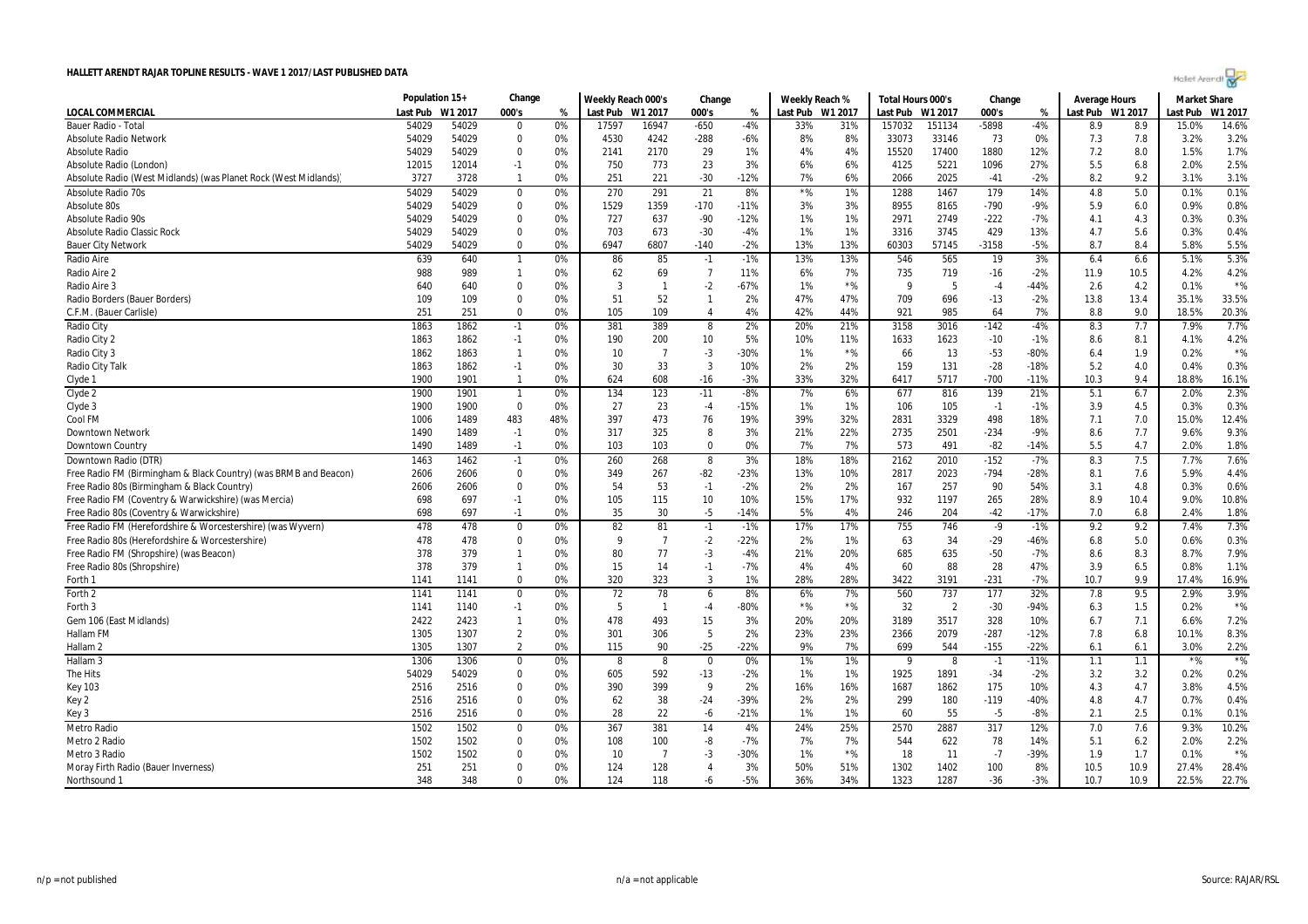| Holet Arendi |  |
|--------------|--|
|--------------|--|

|                                         | Population 15+   |       | Change         |     | Weekly Reach 000's |                | Change         |        | Weekly Reach % |         | Total Hours 000's |                | Change         |        | Average Hours    |      | <b>Market Share</b> |         |
|-----------------------------------------|------------------|-------|----------------|-----|--------------------|----------------|----------------|--------|----------------|---------|-------------------|----------------|----------------|--------|------------------|------|---------------------|---------|
| <b>LOCAL COMMERCIAL</b>                 | Last Pub W1 2017 |       | 000's          | %   | Last Pub W1 2017   |                | 000's          | %      | Last Pub       | W1 2017 | Last Pub W1 2017  |                | 000's          | %      | Last Pub W1 2017 |      | Last Pub            | W1 2017 |
| Northsound 2                            | 348              | 348   | $\Omega$       | 0%  | 21                 | 22             | $\mathbf{1}$   | 5%     | 6%             | 6%      | 162               | 145            | $-17$          | $-10%$ | 7.6              | 6.5  | 2.8%                | 2.6%    |
| <b>Rock FM</b>                          | 1264             | 1265  | $\mathbf{1}$   | 0%  | 215                | 214            | $-1$           | 0%     | 17%            | 17%     | 1285              | 1103           | $-182$         | $-14%$ | 6.0              | 5.1  | 5.4%                | 4.3%    |
| Rock FM <sub>2</sub>                    | 1125             | 1124  | $-1$           | 0%  | 61                 | 50             | $-11$          | $-18%$ | 5%             | 4%      | 198               | 202            | $\overline{4}$ | 2%     | 3.3              | 4.0  | 1.0%                | 0.9%    |
| Rock FM 3                               | 1264             | 1265  | $\mathbf{1}$   | 0%  | 9                  | $\overline{7}$ | $-2$           | $-22%$ | 1%             | 1%      | 37                | 9              | $-28$          | $-76%$ | 4.3              | 1.3  | 0.2%                | $*$ %   |
| Tay FM                                  | 394              | 394   | $\Omega$       | 0%  | 135                | 138            | 3              | 2%     | 34%            | 35%     | 1266              | 1157           | $-109$         | $-9%$  | 9.4              | 8.4  | 20.0%               | 18.0%   |
| Tay 2                                   | 394              | 394   | $\mathbf 0$    | 0%  | 39                 | 41             | $\overline{2}$ | 5%     | 10%            | 10%     | 428               | 407            | $-21$          | $-5%$  | 11.0             | 9.8  | 6.8%                | 6.3%    |
| Tay 3                                   | 394              | 394   | $\mathbf 0$    | 0%  | $\overline{2}$     | $\overline{1}$ | $-1$           | $-50%$ | $*$ %          | $*$ %   | -1                | $\overline{2}$ | $\overline{1}$ | 100%   | 0.7              | 1.6  | $*$ %               | $*$ %   |
| <b>TFM Radio</b>                        | 821              | 821   | $\mathbf 0$    | 0%  | 144                | 135            | $-9$           | $-6%$  | 18%            | 16%     | 945               | 836            | $-109$         | $-12%$ | 6.5              | 6.2  | 5.4%                | 4.9%    |
| TFM 2                                   | 821              | 821   | $\Omega$       | 0%  | 63                 | 46             | $-17$          | $-27%$ | 8%             | 6%      | 459               | 272            | $-187$         | $-41%$ | 7.3              | 5.9  | 2.6%                | 1.6%    |
| TFM <sub>3</sub>                        | 821              | 820   | $-1$           | 0%  | 5                  | $\overline{4}$ | $-1$           | $-20%$ | 1%             | $*$ %   | 3                 | 8              | -5             | 167%   | 0.7              | 2.1  | $*$ %               | $*$ %   |
| <b>Viking FM</b>                        | 912              | 913   | $\mathbf{1}$   | 0%  | 197                | 171            | $-26$          | $-13%$ | 22%            | 19%     | 1188              | 1097           | $-91$          | $-8%$  | 6.0              | 6.4  | 6.0%                | 5.7%    |
| Viking 2                                | 912              | 913   | $\overline{1}$ | 0%  | 48                 | 48             | $\Omega$       | 0%     | 5%             | 5%      | 436               | 184            | $-252$         | $-58%$ | 9.0              | 3.8  | 2.2%                | 1.0%    |
| Viking 3                                | 912              | 913   | $\mathbf{1}$   | 0%  | 6                  | 6              | $\Omega$       | 0%     | 1%             | 1%      | 9                 | 8              | $-1$           | $-11%$ | 1.5              | 1.4  | $*$ %               | $*$ %   |
| Wave 105 FM (Bauer South Coast)         | 1828             | 1827  | $-1$           | 0%  | 442                | 404            | $-38$          | -9%    | 24%            | 22%     | 5331              | 4540           | $-791$         | $-15%$ | 12.1             | 11.2 | 13.7%               | 12.1%   |
| West Sound (Bauer Southwest Scotland)   | 395              | 396   | $\mathbf{1}$   | 0%  | 187                | 182            | $-5$           | $-3%$  | 47%            | 46%     | 1960              | 2034           | 74             | 4%     | 10.5             | 11.2 | 24.0%               | 24.5%   |
| Heat                                    | 54029            | 54029 | $\mathbf 0$    | 0%  | 720                | 594            | $-126$         | $-18%$ | 1%             | 1%      | 2347              | 1983           | $-364$         | $-16%$ | 3.3              | 3.3  | 0.2%                | 0.2%    |
| Kerrang!                                | 54029            | 54029 | $\Omega$       | 0%  | 739                | 595            | $-144$         | $-19%$ | 1%             | 1%      | 2745              | 2494           | $-251$         | $-9%$  | 3.7              | 4.2  | 0.3%                | 0.2%    |
| <b>Kiss Network</b>                     | 54029            | 54029 | $\mathbf 0$    | 0%  | 5237               | 5068           | $-169$         | $-3%$  | 10%            | 9%      | 31381             | 28219          | $-3162$        | $-10%$ | 6.0              | 5.6  | 3.0%                | 2.7%    |
| Kiss                                    | 54029            | 54029 | $\Omega$       | 0%  | 4373               | 3990           | $-383$         | $-9%$  | 8%             | 7%      | 22686             | 18542          | $-4144$        | $-18%$ | 5.2              | 4.6  | 2.2%                | 1.8%    |
| Kiss (East)                             | 2136             | 2137  | $\mathbf{1}$   | 0%  | 444                | 419            | $-25$          | $-6%$  | 21%            | 20%     | 2856              | 2944           | 88             | 3%     | 6.4              | 7.0  | 6.1%                | 6.3%    |
| Kiss (London)                           | 12015            | 12014 | $-1$           | 0%  | 1860               | 1800           | $-60$          | $-3%$  | 15%            | 15%     | 9398              | 8385           | $-1013$        | $-11%$ | 5.1              | 4.7  | 4.5%                | 4.0%    |
| Kiss (West)                             | 2450             | 2450  | $\mathbf 0$    | 0%  | 423                | 389            | $-34$          | $-8%$  | 17%            | 16%     | 2355              | 2173           | $-182$         | $-8%$  | 5.6              | 5.6  | 4.5%                | 4.3%    |
| <b>Kiss Fresh</b>                       | 54029            | 54029 | 0              | 0%  | 492                | 487            | -5             | $-1%$  | 1%             | 1%      | 1790              | 1478           | $-312$         | $-17%$ | 3.6              | 3.0  | 0.2%                | 0.1%    |
| Kisstory                                | 54029            | 54029 | $\mathbf 0$    | 0%  | 1402               | 1551           | 149            | 11%    | 3%             | 3%      | 6414              | 6377           | $-37$          | $-1%$  | 4.6              | 4.1  | 0.6%                | 0.6%    |
| <b>Magic Network</b>                    | 54029            | 54029 | $\mathbf 0$    | 0%  | 3648               | 3559           | $-89$          | $-2%$  | 7%             | 7%      | 19384             | 20603          | 1219           | 6%     | 5.3              | 5.8  | 1.9%                | 2.0%    |
| Magic                                   | 54029            | 54029 | $\Omega$       | 0%  | 3200               | 2932           | $-268$         | $-8%$  | 6%             | 5%      | 17614             | 16160          | $-1454$        | $-8%$  | 5.5              | 5.5  | 1.7%                | 1.6%    |
| Magic (London)                          | 12015            | 12014 | $-1$           | 0%  | 1723               | 1454           | $-269$         | $-16%$ | 14%            | 12%     | 9788              | 7997           | $-1791$        | $-18%$ | 5.7              | 5.5  | 4.7%                | 3.8%    |
| Magic Chilled                           | 54029            | 54029 | $\Omega$       | 0%  | 235                | 202            | $-33$          | $-14%$ | $*$ %          | $*$ %   | 906               | 753            | $-153$         | $-17%$ | 3.9              | 3.7  | 0.1%                | 0.1%    |
| <b>Magic Soul</b>                       | n/p              | 54029 | n/a            | n/a | n/p                | 242            | n/a            | n/a    | n/p            | $*$ %   | n/p               | 1311           | n/a            | n/a    | n/p              | 5.4  | n/p                 | 0.1%    |
| <b>Mellow Magic</b>                     | 54029            | 54029 | $\mathbf 0$    | 0%  | 446                | 470            | 24             | 5%     | 1%             | 1%      | 1853              | 2206           | 353            | 19%    | 4.2              | 4.7  | 0.2%                | 0.2%    |
| <b>Planet Rock</b>                      | 54029            | 54029 | $\mathbf 0$    | 0%  | 958                | 1026           | 68             | 7%     | 2%             | 2%      | 7880              | 7836           | $-44$          | $-1%$  | 8.2              | 7.6  | 0.8%                | 0.8%    |
| Total Global Radio (UK)                 | 54029            | 54029 | $\mathbf 0$    | 0%  | 22740              | 22664          | $-76$          | 0%     | 42%            | 42%     | 204164            | 202825         | $-1339$        | $-1%$  | 9.0              | 8.9  | 19.6%               | 19.6%   |
| The Arrow                               | 54029            | 54029 | $\mathbf 0$    | 0%  | 95                 | 47             | $-48$          | $-51%$ | $*$ %          | $*$ %   | 588               | 211            | $-377$         | $-64%$ | 6.2              | 4.5  | 0.1%                | $*$ %   |
| Capital Brand (UK)                      | 54029            | 54029 | $\mathbf 0$    | 0%  | 8473               | 8306           | $-167$         | $-2%$  | 16%            | 15%     | 48312             | 47265          | $-1047$        | $-2%$  | 5.7              | 5.7  | 4.6%                | 4.6%    |
| Capital Network (UK)                    | 54029            | 54029 | $\Omega$       | 0%  | 7791               | 7761           | $-30$          | 0%     | 14%            | 14%     | 42627             | 42866          | 239            | 1%     | 5.5              | 5.5  | 4.1%                | 4.1%    |
| Capital Birmingham                      | 2236             | 2236  | 0              | 0%  | 483                | 479            | $-4$           | $-1%$  | 22%            | 21%     | 2792              | 2900           | 108            | 4%     | 5.8              | 6.1  | 7.0%                | 7.5%    |
| <b>Capital East Midlands</b>            | 2284             | 2284  | $\mathbf 0$    | 0%  | 536                | 547            | 11             | 2%     | 23%            | 24%     | 2933              | 2950           | 17             | 1%     | 5.5              | 5.4  | 6.4%                | 6.3%    |
| Capital East Midlands - Derbyshire      | 534              | 534   | $\Omega$       | 0%  | 118                | 115            | $-3$           | $-3%$  | 22%            | 22%     | 777               | 668            | $-109$         | $-14%$ | 6.6              | 5.8  | 7.2%                | 6.3%    |
| Capital East Midlands - Leicestershire  | 777              | 777   | $\Omega$       | 0%  | 164                | 149            | $-15$          | $-9%$  | 21%            | 19%     | 890               | 779            | $-111$         | $-12%$ | 5.4              | 5.2  | 6.0%                | 5.0%    |
| Capital East Midlands - Nottinghamshire | 1021             | 1022  | $\mathbf{1}$   | 0%  | 260                | 292            | 32             | 12%    | 25%            | 29%     | 1285              | 1574           | 289            | 22%    | 4.9              | 5.4  | 6.1%                | 7.4%    |
| Capital Liverpool                       | 1069             | 1069  | $\mathbf 0$    | 0%  | 250                | 214            | $-36$          | $-14%$ | 23%            | 20%     | 1498              | 1095           | $-403$         | $-27%$ | 6.0              | 5.1  | 6.9%                | 5.2%    |
| Capital Londor                          | 12015            | 12014 | $-1$           | 0%  | 1730               | 2240           | 510            | 29%    | 14%            | 19%     | 7639              | 10782          | 3143           | 41%    | 4.4              | 4.8  | 3.7%                | 5.2%    |
| <b>Capital Mancheste</b>                | 2946             | 2947  | $\mathbf{1}$   | 0%  | 559                | 604            | 45             | 8%     | 19%            | 20%     | 3076              | 3408           | 332            | 11%    | 5.5              | 5.6  | 5.8%                | 6.7%    |
| <b>Capital North East</b>               | 2236             | 2235  | $-1$           | 0%  | 497                | 518            | 21             | 4%     | 22%            | 23%     | 3392              | 3347           | $-45$          | $-1%$  | 6.8              | 6.5  | 7.8%                | 7.7%    |
| <b>Capital North West and Wales</b>     | 1033             | 1034  | $\mathbf{1}$   | 0%  | 163                | 192            | 29             | 18%    | 16%            | 19%     | 1504              | 1625           | 121            | 8%     | 9.2              | 8.4  | 6.5%                | 7.2%    |
| <b>Capital Scotland</b>                 | 2816             | 2815  | $-1$           | 0%  | 543                | 544            | $\overline{1}$ | 0%     | 19%            | 19%     | 2970              | 3353           | 383            | 13%    | 5.5              | 6.2  | 6.0%                | 6.7%    |
| Capital South Coast                     | 1177             | 1177  | $\mathbf 0$    | 0%  | 212                | 225            | 13             | 6%     | 18%            | 19%     | 1176              | 1389           | 213            | 18%    | 5.5              | 6.2  | 4.9%                | 5.8%    |
| <b>Capital South Wales</b>              | 1041             | 1040  | $-1$           | 0%  | 208                | 192            | $-16$          | -8%    | 20%            | 18%     | 915               | 1000           | 85             | 9%     | 4.4              | 5.2  | 4.1%                | 5.1%    |
| Capital Yorkshire                       | 4557             | 4557  | $\mathbf 0$    | 0%  | 1092               | 1109           | 17             | 2%     | 24%            | 24%     | 8028              | 7031           | $-997$         | $-12%$ | 7.3              | 6.3  | 9.3%                | 8.0%    |
| Capital XTRA (UK)                       | 54029            | 54029 | $\Omega$       | 0%  | 1299               | 1130           | $-169$         | $-13%$ | 2%             | 2%      | 5685              | 4399           | $-1286$        | $-23%$ | 4.4              | 3.9  | 0.5%                | 0.4%    |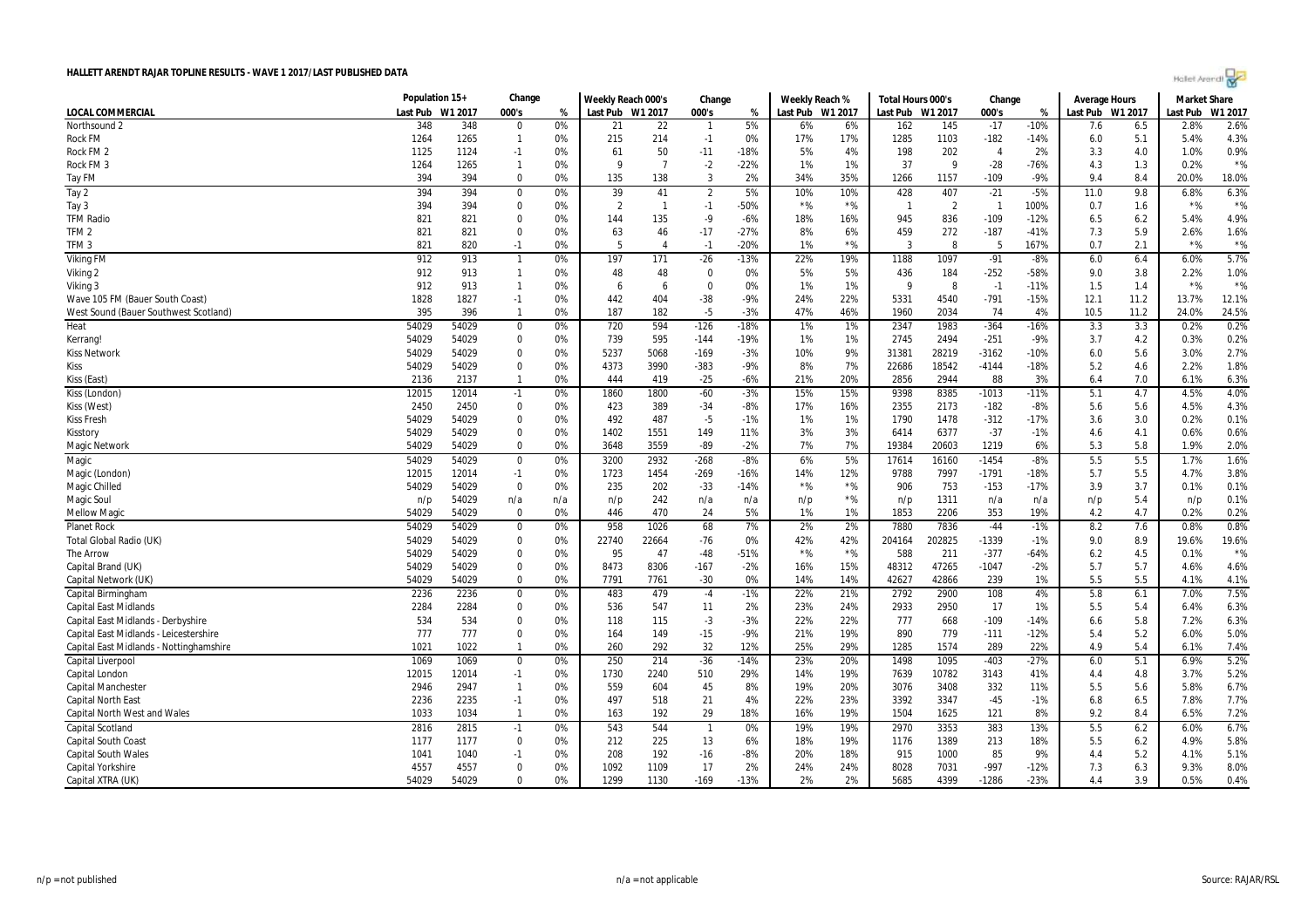| Holet Arendi |  |  |
|--------------|--|--|
|--------------|--|--|

|                                               | Population 15+ |         | Change         |       | Weekly Reach 000's |      | Change         |        | Weekly Reach % |                  | Total Hours 000's |       | Change         |        | Average Hours    |      | <b>Market Share</b> |         |
|-----------------------------------------------|----------------|---------|----------------|-------|--------------------|------|----------------|--------|----------------|------------------|-------------------|-------|----------------|--------|------------------|------|---------------------|---------|
| LOCAL COMMERCIAL                              | Last Pub       | W1 2017 | 000's          | %     | Last Pub W1 2017   |      | 000's          | %      |                | Last Pub W1 2017 | Last Pub W1 2017  |       | 000's          | %      | Last Pub W1 2017 |      | Last Pub            | W1 2017 |
| Capital XTRA (London)                         | 12015          | 12014   | $-1$           | 0%    | 505                | 380  | $-125$         | $-25%$ | 4%             | 3%               | 2133              | 1709  | $-424$         | $-20%$ | 4.2              | 4.5  | 1.0%                | 0.8%    |
| Chill                                         | 54029          | 54029   | 0              | 0%    | 152                | 147  | $-5$           | $-3%$  | $*$ %          | $*$ %            | 502               | 436   | $-66$          | $-13%$ | 3.3              | 3.0  | $*$ %               | $*$ %   |
| Classic FM                                    | 54029          | 54029   | 0              | 0%    | 5365               | 5363 | $-2$           | 0%     | 10%            | 10%              | 35227             | 34721 | $-506$         | $-1%$  | 6.6              | 6.5  | 3.4%                | 3.4%    |
| Gold Network (UK)                             | 54029          | 54029   | $\mathbf 0$    | 0%    | 1120               | 1143 | 23             | 2%     | 2%             | 2%               | 8367              | 8672  | 305            | 4%     | 7.5              | 7.6  | 0.8%                | 0.8%    |
| <b>Gold East Midlands</b>                     | 2271           | 2271    | $\mathbf 0$    | 0%    | 82                 | 82   | $\mathbf 0$    | 0%     | 4%             | 4%               | 926               | 901   | $-25$          | $-3%$  | 11.3             | 11.0 | 2.0%                | 1.9%    |
| <b>Gold London</b>                            | 12015          | 12014   | $-1$           | 0%    | 255                | 341  | 86             | 34%    | 2%             | 3%               | 1712              | 2792  | 1080           | 63%    | 6.7              | 8.2  | 0.8%                | 1.3%    |
| <b>Gold Manchester</b>                        | 2946           | 2947    | $\overline{1}$ | 0%    | 80                 | 73   | $-7$           | $-9%$  | 3%             | 2%               | 689               | 967   | 278            | 40%    | 8.6              | 13.2 | 1.3%                | 1.9%    |
| Heart Brand (UK)                              | 54029          | 54029   | $\mathbf 0$    | 0%    | 9282               | 8960 | $-322$         | $-3%$  | 17%            | 17%              | 66893             | 67694 | 801            | 1%     | 7.2              | 7.6  | 6.4%                | 6.6%    |
| <b>Heart Extra</b>                            | 54029          | 54029   | $\mathbf 0$    | 0%    | 437                | 527  | 90             | 21%    | 1%             | 1%               | 1940              | 2255  | 315            | 16%    | 4.4              | 4.3  | 0.2%                | 0.2%    |
| Heart Network (UK)                            | 54029          | 54029   | 0              | 0%    | 8949               | 8715 | $-234$         | $-3%$  | 17%            | 16%              | 64494             | 65585 | 1091           | 2%     | 7.2              | 7.5  | 6.2%                | 6.3%    |
| <b>Heart Cambridgeshire</b>                   | 889            | 890     | $\overline{1}$ | 0%    | 267                | 253  | $-14$          | $-5%$  | 30%            | 28%              | 1905              | 2075  | 170            | 9%     | 7.1              | 8.2  | 9.6%                | 10.0%   |
| <b>Heart East Anglia</b>                      | 1226           | 1226    | 0              | 0%    | 254                | 260  | 6              | 2%     | 21%            | 21%              | 1825              | 1949  | 124            | 7%     | 7.2              | 7.5  | 7.0%                | 7.4%    |
| Heart East Anglia - Norfolk                   | 664            | 665     | $\overline{1}$ | 0%    | 136                | 141  | 5              | 4%     | 20%            | 21%              | 905               | 909   | $\overline{4}$ | 0%     | 6.7              | 6.5  | 6.6%                | 6.3%    |
| Heart East Anglia - Suffolk                   | 562            | 562     | $\Omega$       | 0%    | 118                | 119  | $\overline{1}$ | 1%     | 21%            | 21%              | 921               | 1040  | 119            | 13%    | 7.8              | 8.7  | 7.6%                | 8.8%    |
| <b>Heart Essex</b>                            | 1381           | 1381    | $\Omega$       | 0%    | 400                | 384  | $-16$          | $-4%$  | 29%            | 28%              | 3024              | 3264  | 240            | 8%     | 7.6              | 8.5  | 11.1%               | 11.6%   |
| Heart Essex - Chelmsford & Southend           | 1088           | 1089    | $\overline{1}$ | 0%    | 312                | 318  | 6              | 2%     | 29%            | 29%              | 2391              | 2757  | 366            | 15%    | 7.7              | 8.7  | 11.3%               | 12.3%   |
| <b>Heart Essex - Colchester</b>               | 189            | 189     | $\mathbf 0$    | 0%    | 60                 | 59   | $-1$           | $-2%$  | 32%            | 31%              | 369               | 381   | 12             | 3%     | 6.2              | 6.5  | 9.2%                | 9.7%    |
| <b>Heart Essex - Harlow</b>                   | 104            | 103     | $-1$           | $-1%$ | 20                 | 23   | 3              | 15%    | 19%            | 22%              | 190               | 224   | 34             | 18%    | 9.6              | 9.7  | 9.8%                | 10.6%   |
| <b>Heart Four Counties</b>                    | 2099           | 2099    | $\mathbf 0$    | 0%    | 548                | 541  | $-7$           | $-1%$  | 26%            | 26%              | 3984              | 3846  | $-138$         | $-3%$  | 7.3              | 7.1  | 9.7%                | 9.5%    |
| Heart Four Counties - Bedfordshire            | 323            | 323     | 0              | 0%    | 98                 | 93   | $-5$           | -5%    | 30%            | 29%              | 558               | 616   | 58             | 10%    | 5.7              | 6.6  | 8.9%                | 9.5%    |
| <b>Heart Four Counties - Beds/Bucks/Herts</b> | 749            | 750     | $\overline{1}$ | 0%    | 157                | 172  | 15             | 10%    | 21%            | 23%              | 1055              | 1020  | $-35$          | $-3%$  | 6.7              | 5.9  | 7.8%                | 7.4%    |
| Heart Four Counties - 96.6 FM Hertfordshire   | 364            | 364     | $\mathbf 0$    | 0%    | 33                 | 39   | 6              | 18%    | 9%             | 11%              | 191               | 239   | 48             | 25%    | 5.7              | 6.1  | 2.4%                | 3.1%    |
| Heart Four Counties - Milton Keynes           | 252            | 251     | $-1$           | 0%    | 91                 | 84   | $-7$           | $-8%$  | 36%            | 33%              | 650               | 634   | $-16$          | $-2%$  | 7.1              | 7.5  | 12.2%               | 12.0%   |
| Heart Four Counties - Northamptonshire        | 568            | 569     | $\overline{1}$ | 0%    | 162                | 159  | $-3$           | $-2%$  | 29%            | 28%              | 1367              | 1360  | $-7$           | $-1%$  | 8.4              | 8.5  | 12.5%               | 13.0%   |
| <b>Heart Kent</b>                             | 1264           | 1265    | $\overline{1}$ | 0%    | 346                | 336  | $-10$          | $-3%$  | 27%            | 27%              | 2522              | 2587  | 65             | 3%     | 7.3              | 7.7  | 9.0%                | 8.9%    |
| <b>Heart London</b>                           | 12015          | 12014   | $-1$           | 0%    | 1362               | 1395 | 33             | 2%     | 11%            | 12%              | 8400              | 9248  | 848            | 10%    | 6.2              | 6.6  | 4.1%                | 4.4%    |
| <b>Heart North East</b>                       | 2295           | 2295    | 0              | 0%    | 350                | 360  | 10             | 3%     | 15%            | 16%              | 2416              | 2772  | 356            | 15%    | 6.9              | 7.7  | 5.4%                | 6.2%    |
| <b>Heart North Wales</b>                      | 730            | 729     | $-1$           | 0%    | 118                | 130  | 12             | 10%    | 16%            | 18%              | 856               | 1306  | 450            | 53%    | 7.3              | 10.1 | 5.2%                | 8.3%    |
| <b>Heart North West</b>                       | 5637           | 5636    | $-1$           | 0%    | 646                | 665  | 19             | 3%     | 11%            | 12%              | 5266              | 5599  | 333            | 6%     | 8.1              | 8.4  | 5.0%                | 5.3%    |
| <b>Heart Scotland</b>                         | 2816           | 2815    | $-1$           | 0%    | 393                | 387  | $-6$           | $-2%$  | 14%            | 14%              | 2869              | 3323  | 454            | 16%    | 7.3              | 8.6  | 5.8%                | 6.6%    |
| <b>Heart Solent</b>                           | 1849           | 1850    | $\overline{1}$ | 0%    | 311                | 328  | 17             | 5%     | 17%            | 18%              | 2037              | 2140  | 103            | 5%     | 6.6              | 6.5  | 5.1%                | 5.7%    |
| <b>Heart South Wales</b>                      | 1899           | 1899    | $\mathbf 0$    | 0%    | 487                | 451  | $-36$          | $-7%$  | 26%            | 24%              | 4571              | 4477  | $-94$          | $-2%$  | 9.4              | 9.9  | 11.2%               | 11.9%   |
| <b>Heart South West</b>                       | 1450           | 1451    | $\overline{1}$ | 0%    | 421                | 410  | $-11$          | $-3%$  | 29%            | 28%              | 3489              | 2886  | $-603$         | $-17%$ | 8.3              | 7.0  | 10.6%               | 9.2%    |
| <b>Heart South West - Cornwall</b>            | 434            | 434     | $\mathbf 0$    | 0%    | 99                 | 107  | 8              | 8%     | 23%            | 25%              | 623               | 685   | 62             | 10%    | 6.3              | 6.4  | 6.4%                | 7.0%    |
| <b>Heart South West - Exeter</b>              | 315            | 314     | $-1$           | 0%    | 90                 | 82   | -8             | $-9%$  | 29%            | 26%              | 683               | 665   | $-18$          | $-3%$  | 7.6              | 8.1  | 10.6%               | 10.1%   |
| <b>Heart South West - North Devon</b>         | 154            | 154     | $\mathbf 0$    | 0%    | 48                 | 46   | $-2$           | -4%    | 31%            | 30%              | 410               | 377   | $-33$          | $-8%$  | 8.5              | 8.3  | 10.8%               | 10.6%   |
| Heart South West - Plymouth                   | 305            | 305     | $\mathbf 0$    | 0%    | 104                | 97   | $-7$           | $-7%$  | 34%            | 32%              | 995               | 843   | $-152$         | $-15%$ | 9.5              | 8.7  | 13.6%               | 12.5%   |
| Heart South West - South Hams                 | 38             | 38      | $\mathbf 0$    | 0%    | 10                 | 10   | $\mathbf 0$    | 0%     | 27%            | 28%              | 60                | 60    | $\Omega$       | 0%     | 5.9              | 5.7  | 7.0%                | 7.0%    |
| Heart South West - Torbay                     | 207            | 207     | $\mathbf 0$    | 0%    | 58                 | 61   | $\overline{3}$ | 5%     | 28%            | 30%              | 379               | 440   | 61             | 16%    | 6.5              | 7.2  | 8.5%                | 9.8%    |
| <b>Heart Sussex</b>                           | 1431           | 1431    | $\Omega$       | 0%    | 353                | 377  | 24             | 7%     | 25%            | 26%              | 2885              | 2914  | 29             | 1%     | 8.2              | 7.7  | 9.7%                | 9.2%    |
| <b>Heart Thames Valley</b>                    | 1474           | 1475    |                | 0%    | 357                | 354  | $-3$           | $-1%$  | 24%            | 24%              | 2363              | 2623  | 260            | 11%    | 6.6              | 7.4  | 8.0%                | 9.1%    |
| Heart Thames Valley - Berks & N. Hants        | 778            | 778     | 0              | 0%    | 211                | 210  | $-1$           | 0%     | 27%            | 27%              | 1469              | 1857  | 388            | 26%    | 7.0              | 8.8  | 9.5%                | 12.7%   |
| Heart Thames Valley - Oxfordshire             | 696            | 697     | $\overline{1}$ | 0%    | 146                | 144  | $-2$           | $-1%$  | 21%            | 21%              | 894               | 766   | $-128$         | $-14%$ | 6.1              | 5.3  | 6.4%                | 5.5%    |
| <b>Heart West Country</b>                     | 2265           | 2266    | $\overline{1}$ | 0%    | 677                | 606  | $-71$          | $-10%$ | 30%            | 27%              | 4980              | 4732  | $-248$         | $-5%$  | 7.4              | 7.8  | 10.2%               | 9.7%    |
| Heart West Country - Bristol/Weston & Bath    | 929            | 930     | $\overline{1}$ | 0%    | 248                | 227  | $-21$          | $-8%$  | 27%            | 24%              | 1368              | 1403  | 35             | 3%     | 5.5              | 6.2  | 7.4%                | 7.4%    |
| Heart West Country - Gloucestershire          | 432            | 432     | $\mathbf 0$    | 0%    | 145                | 143  | $-2$           | $-1%$  | 34%            | 33%              | 1164              | 1257  | 93             | 8%     | 8.0              | 8.8  | 12.1%               | 13.3%   |
| <b>Heart West Country - Somerset</b>          | 407            | 407     | 0              | 0%    | 121                | 114  | $-7$           | -6%    | 30%            | 28%              | 887               | 878   | $-9$           | $-1%$  | 7.3              | 7.7  | 9.7%                | 9.6%    |
| Heart West Country - Wiltshire                | 499            | 498     | $-1$           | 0%    | 178                | 165  | $-13$          | $-7%$  | 36%            | 33%              | 1544              | 1565  | 21             | 1%     | 8.7              | 9.5  | 13.6%               | 13.8%   |
| <b>Heart West Midlands</b>                    | 3763           | 3762    | $-1$           | 0%    | 655                | 637  | $-18$          | $-3%$  | 17%            | 17%              | 4722              | 4172  | $-550$         | $-12%$ | 7.2              | 6.5  | 7.1%                | 6.3%    |
| <b>Heart Yorkshire</b>                        | 3154           | 3153    | $-1$           | 0%    | 450                | 438  | $-12$          | $-3%$  | 14%            | 14%              | 3566              | 3689  | 123            | 3%     | 7.9              | 8.4  | 6.3%                | 6.2%    |
|                                               |                |         |                |       |                    |      |                |        |                |                  |                   |       |                |        |                  |      |                     |         |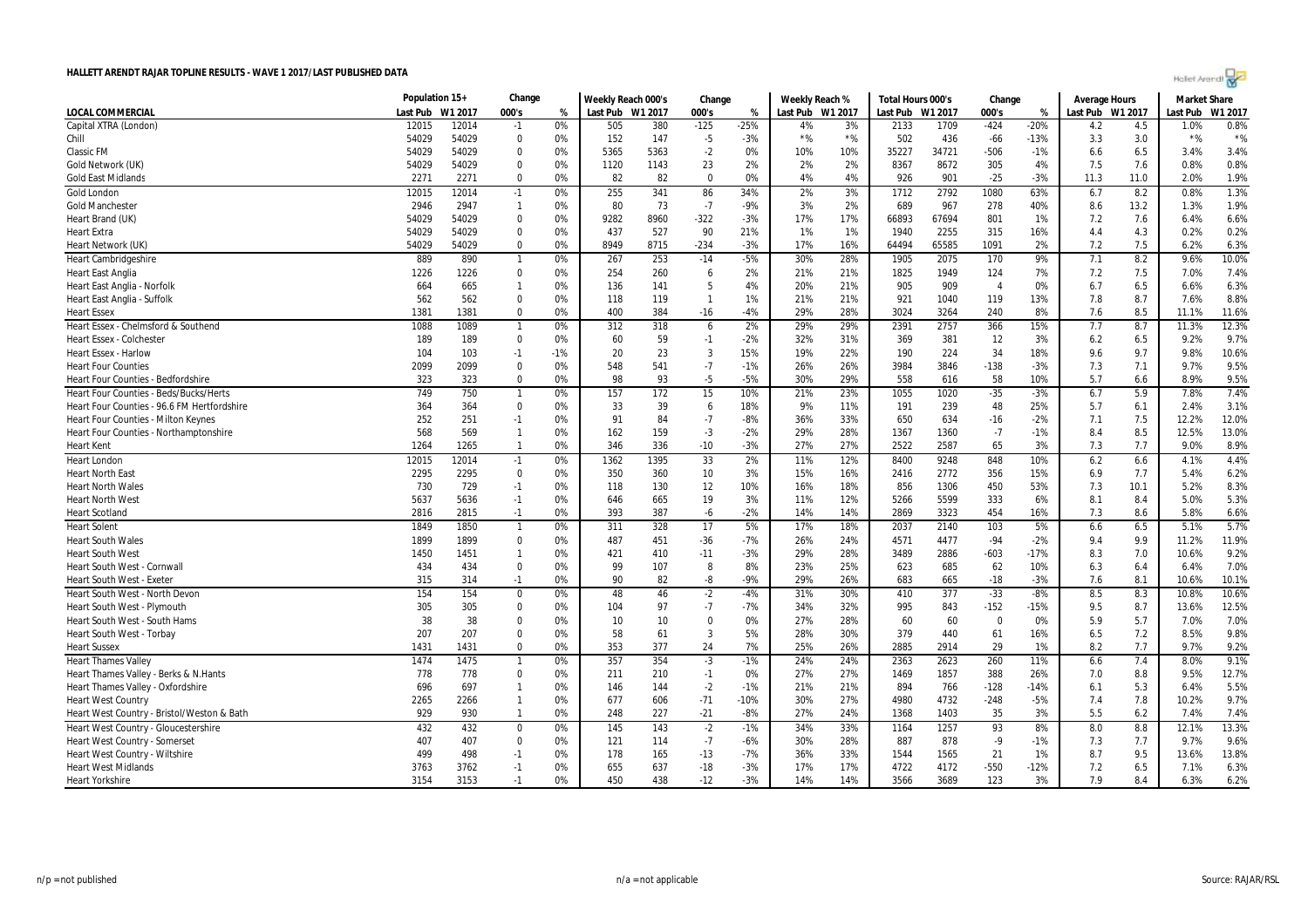|  | Hollet Arendi |  |
|--|---------------|--|
|--|---------------|--|

|                                             | Population 15+ |         | Change         |    | Weekly Reach 000's |         | Change         |        | Weekly Reach %   |       | Total Hours 000's |         | Change  |        | Average Hours   |      | <b>Market Share</b> |         |
|---------------------------------------------|----------------|---------|----------------|----|--------------------|---------|----------------|--------|------------------|-------|-------------------|---------|---------|--------|-----------------|------|---------------------|---------|
| LOCAL COMMERCIAL                            | Last Pub       | W1 2017 | 000's          | %  | Last Pub           | W1 2017 | 000's          | %      | Last Pub W1 2017 |       | Last Pub          | W1 2017 | 000's   | %      | ast Pub W1 2017 |      | Last Pub            | W1 2017 |
| LBC Network (UK)                            | 54029          | 54029   | $\Omega$       | 0% | 1686               | 1779    | 93             | 6%     | 3%               | 3%    | 17678             | 19309   | 1631    | 9%     | 10.5            | 10.9 | 1.7%                | 1.9%    |
| LBC 97.3                                    | 12015          | 12014   | $-1$           | 0% | 1055               | 1072    | 17             | 2%     | 9%               | 9%    | 11350             | 11496   | 146     | 1%     | 10.8            | 10.7 | 5.5%                | 5.5%    |
| LBC London News (was LBC News 1152)         | 12015          | 12014   | $-1$           | 0% | 367                | 474     | 107            | 29%    | 3%               | 4%    | 1677              | 2056    | 379     | 23%    | 4.6             | 4.3  | 0.8%                | 1.0%    |
| Smooth Brand (UK)                           | 54029          | 54029   | $\Omega$       | 0% | 5430               | 5359    | $-71$          | $-1%$  | 10%              | 10%   | 40564             | 38967   | $-1597$ | $-4%$  | 7.5             | 7.3  | 3.9%                | 3.8%    |
| Smooth Extra                                | 54029          | 54029   | $\Omega$       | 0% | 810                | 662     | $-148$         | $-18%$ | 1%               | 1%    | 5971              | 3897    | $-2074$ | $-35%$ | 7.4             | 5.9  | 0.6%                | 0.4%    |
| Smooth Radio Network (UK)                   | 54029          | 54029   | 0              | 0% | 4751               | 4891    | 140            | 3%     | 9%               | 9%    | 34574             | 34008   | $-566$  | $-2%$  | 7.3             | 7.0  | 3.3%                | 3.3%    |
| Smooth Radio Cambridgeshire                 | 889            | 890     | $\mathbf{1}$   | 0% | 59                 | 57      | $-2$           | -3%    | 7%               | 6%    | 640               | 368     | $-272$  | $-43%$ | 10.9            | 6.5  | 3.2%                | 1.8%    |
| Smooth Radio Devon                          | 1038           | 1038    | $\mathbf 0$    | 0% | 33                 | 33      | $\mathbf 0$    | 0%     | 3%               | 3%    | 235               | 166     | $-69$   | $-29%$ | 7.1             | 5.0  | 1.0%                | 0.7%    |
| Smooth Radio East Anglia                    | 1226           | 1226    | $\mathbf 0$    | 0% | 42                 | 49      | $\overline{7}$ | 17%    | 3%               | 4%    | 378               | 324     | $-54$   | $-14%$ | 8.9             | 6.6  | 1.5%                | 1.2%    |
| Smooth Radio East Midlands                  | 2506           | 2506    | $\Omega$       | 0% | 370                | 413     | 43             | 12%    | 15%              | 16%   | 2720              | 3297    | 577     | 21%    | 7.3             | 8.0  | 5.3%                | 6.5%    |
| <b>Smooth Radio Essex</b>                   | 1381           | 1381    | 0              | 0% | 47                 | 40      | $-7$           | $-15%$ | 3%               | 3%    | 305               | 257     | $-48$   | $-16%$ | 6.5             | 6.4  | 1.1%                | 0.9%    |
| <b>Smooth Radio Four Counties</b>           | 2099           | 2099    | $\mathbf 0$    | 0% | 56                 | 60      | $\overline{4}$ | 7%     | 3%               | 3%    | 389               | 342     | $-47$   | $-12%$ | 7.0             | 5.7  | 0.9%                | 0.8%    |
| Smooth Radio Kent                           | 1264           | 1265    | $\mathbf{1}$   | 0% | 41                 | 39      | $-2$           | $-5%$  | 3%               | 3%    | 186               | 255     | 69      | 37%    | 4.6             | 6.6  | 0.7%                | 0.9%    |
| Smooth Radio London                         | 12015          | 12014   | $-1$           | 0% | 748                | 798     | 50             | 7%     | 6%               | 7%    | 3454              | 4417    | 963     | 28%    | 4.6             | 5.5  | 1.7%                | 2.1%    |
| Smooth Radio North East                     | 2295           | 2295    | $\Omega$       | 0% | 561                | 579     | 18             | 3%     | 24%              | 25%   | 4851              | 4740    | $-111$  | $-2%$  | 8.6             | 8.2  | 10.8%               | 10.6%   |
| Smooth Radio North West                     | 5637           | 5636    | $-1$           | 0% | 1019               | 1102    | 83             | 8%     | 18%              | 20%   | 8318              | 7675    | $-643$  | $-8%$  | 8.2             | 7.0  | 7.8%                | 7.3%    |
| Smooth Radio North West and Wales           | 1033           | 1034    | $\mathbf{1}$   | 0% | 85                 | -71     | $-14$          | $-16%$ | 8%               | 7%    | 559               | 413     | $-146$  | $-26%$ | 6.6             | 5.8  | 2.4%                | 1.8%    |
| Smooth Radio Scotland                       | 1992           | 1992    | $\mathbf 0$    | 0% | 409                | 390     | $-19$          | $-5%$  | 21%              | 20%   | 3194              | 3461    | 267     | 8%     | 7.8             | 8.9  | 8.9%                | 9.2%    |
| Smooth Radio Solent                         | 1849           | 1850    | $\mathbf{1}$   | 0% | 55                 | 63      | 8              | 15%    | 3%               | 3%    | 359               | 452     | 93      | 26%    | 6.5             | 7.2  | 0.9%                | 1.2%    |
| Smooth Radio South Wales                    | 1041           | 1040    | $-1$           | 0% | 55                 | 59      | $\overline{4}$ | 7%     | 5%               | 6%    | 856               | 533     | $-323$  | $-38%$ | 15.5            | 9.0  | 3.9%                | 2.7%    |
| <b>Smooth Radio Sussex</b>                  | 1431           | 1431    | $\mathbf 0$    | 0% | 62                 | 56      | $-6$           | $-10%$ | 4%               | 4%    | 309               | 250     | $-59$   | $-19%$ | 5.0             | 4.5  | 1.0%                | 0.8%    |
| <b>Smooth Radio Thames Valley</b>           | 1474           | 1475    | $\overline{1}$ | 0% | 27                 | 23      | $-4$           | $-15%$ | 2%               | 2%    | 132               | 70      | $-62$   | $-47%$ | 4.9             | 3.1  | 0.4%                | 0.2%    |
| Smooth Radio West Country                   | 2265           | 2266    | $\mathbf{1}$   | 0% | 121                | 106     | $-15$          | $-12%$ | 5%               | 5%    | 635               | 650     | 15      | 2%     | 5.2             | 6.1  | 1.3%                | 1.3%    |
| Smooth Radio West Midlands                  | 3763           | 3762    | $-1$           | 0% | 505                | 517     | 12             | 2%     | 13%              | 14%   | 4010              | 4067    | 57      | 1%     | 7.9             | 7.9  | 6.0%                | 6.2%    |
| Radio X Network (UK) (was XFM Network (UK)) | 54029          | 54029   | $\Omega$       | 0% | 1254               | 1318    | 64             | 5%     | 2%               | 2%    | 9311              | 9622    | 311     | 3%     | 7.4             | 7.3  | 0.9%                | 0.9%    |
| Radio X London (was XFM London)             | 12015          | 12014   | $-1$           | 0% | 430                | 378     | $-52$          | $-12%$ | 4%               | 3%    | 2907              | 2045    | $-862$  | $-30%$ | 6.8             | 5.4  | 1.4%                | 1.0%    |
| Radio X Manchester (was XFM Manchester)     | 2946           | 2947    | $\mathbf{1}$   | 0% | 201                | 226     | 25             | 12%    | 7%               | 8%    | 1242              | 1413    | 171     | 14%    | 6.2             | 6.2  | 2.3%                | 2.8%    |
| <b>Sunrise Radio National</b>               | 54029          | 54029   | $\mathbf 0$    | 0% | 461                | 362     | -99            | $-21%$ | 1%               | 1%    | 2182              | 2690    | 508     | 23%    | 4.7             | 7.4  | 0.2%                | 0.3%    |
| Sunrise Radio London                        | 12015          | 12015   | $\mathbf 0$    | 0% | 234                | 228     | -6             | $-3%$  | 2%               | 2%    | 934               | 1288    | 354     | 38%    | 4.0             | 5.7  | 0.5%                | 0.6%    |
| Wireless Group (inc. National Stations)     | 54029          | 54029   | 0              | 0% | 4549               | 4445    | $-104$         | $-2%$  | 8%               | 8%    | 31941             | 30503   | $-1438$ | $-5%$  | 7.0             | 6.9  | 3.1%                | 3.0%    |
| Peak 107 FM                                 | 421            | 421     | $\Omega$       | 0% | 72                 | 67      | $-5$           | $-7%$  | 17%              | 16%   | 647               | 568     | $-79$   | $-12%$ | 9.0             | 8.4  | 7.6%                | 6.8%    |
| Pulse 1 (was The Pulse)                     | 726            | 725     | $-1$           | 0% | 120                | 121     | $\overline{1}$ | 1%     | 17%              | 17%   | 829               | 800     | $-29$   | $-3%$  | 6.9             | 6.6  | 6.5%                | 5.8%    |
| Pulse 2                                     | 726            | 725     | $-1$           | 0% | 33                 | 31      | $-2$           | $-6%$  | 5%               | 4%    | 307               | 185     | $-122$  | $-40%$ | 9.2             | 6.0  | 2.4%                | 1.3%    |
| Signal 107                                  | 1032           | 1031    | $-1$           | 0% | 56                 | 53      | $-3$           | $-5%$  | 5%               | 5%    | 268               | 265     | $-3$    | $-1%$  | 4.8             | 5.0  | 1.4%                | 1.4%    |
| Signal One                                  | 799            | 800     | $\mathbf{1}$   | 0% | 265                | 265     | $\mathbf 0$    | 0%     | 33%              | 33%   | 2136              | 2352    | 216     | 10%    | 8.0             | 8.9  | 12.1%               | 14.0%   |
| Signal Two                                  | 799            | 800     | $\mathbf{1}$   | 0% | 71                 | 73      | $\overline{2}$ | 3%     | 9%               | 9%    | 610               | 734     | 124     | 20%    | 8.5             | 10.0 | 3.5%                | 4.4%    |
| Swansea Sound - 1170 MW                     | 474            | 475     | $\mathbf{1}$   | 0% | 37                 | 46      | 9              | 24%    | 8%               | 10%   | 399               | 440     | 41      | 10%    | 10.7            | 9.6  | 4.1%                | 4.3%    |
| talkRADIO                                   | 54029          | 54029   | $\mathbf 0$    | 0% | 252                | 238     | $-14$          | $-6%$  | $*$ %            | $*$ % | 615               | 732     | 117     | 19%    | 2.4             | 3.1  | 0.1%                | 0.1%    |
| talkSPORT                                   | 54029          | 54029   | $\mathbf 0$    | 0% | 3007               | 2729    | $-278$         | $-9%$  | 6%               | 5%    | 18277             | 18410   | 133     | 1%     | 6.1             | 6.7  | 1.7%                | 1.8%    |
| talkSPORT2                                  | 54029          | 54029   | $\Omega$       | 0% | 294                | 271     | $-23$          | $-8%$  | 1%               | 1%    | 844               | 757     | $-87$   | $-10%$ | 2.9             | 2.8  | 0.1%                | 0.1%    |
| 107.4 Tower FM                              | 440            | 440     | $\Omega$       | 0% | 38                 | 38      | $\Omega$       | 0%     | 9%               | 9%    | 177               | 215     | 38      | 21%    | 4.6             | 5.7  | 2.5%                | 3.0%    |
| U105                                        | 891            | 890     | $-1$           | 0% | 210                | 193     | $-17$          | $-8%$  | 24%              | 22%   | 2275              | 1944    | $-331$  | $-15%$ | 10.8            | 10.1 | 13.7%               | 12.1%   |
| Virgin Radio                                | 54029          | 54029   | $\mathbf 0$    | 0% | 324                | 373     | 49             | 15%    | 1%               | 1%    | 758               | 1038    | 280     | 37%    | 2.3             | 2.8  | 0.1%                | 0.1%    |
| 96.4 FM The Wave                            | 474            | 475     | $\mathbf{1}$   | 0% | 119                | 126     | $\overline{7}$ | 6%     | 25%              | 26%   | 939               | 1150    | 211     | 22%    | 7.9             | 9.2  | 9.7%                | 11.3%   |
| Radio Wave 96.5 FM                          | 234            | 233     | $-1$           | 0% | 66                 | 68      | $\overline{2}$ | 3%     | 28%              | 29%   | 424               | 415     | -9      | $-2%$  | 6.4             | 6.1  | 9.4%                | 8.6%    |
| 107.2 Wire FM                               | 272            | 273     | $\mathbf{1}$   | 0% | 33                 | 35      | $\overline{2}$ | 6%     | 12%              | 13%   | 159               | 227     | 68      | 43%    | 4.9             | 6.4  | 2.9%                | 4.1%    |
| 102.4 Wish FM                               | 459            | 460     | $\mathbf{1}$   | 0% | 68                 | 70      | $\overline{2}$ | 3%     | 15%              | 15%   | 341               | 331     | $-10$   | $-3%$  | 5.0             | 4.7  | 4.0%                | 3.6%    |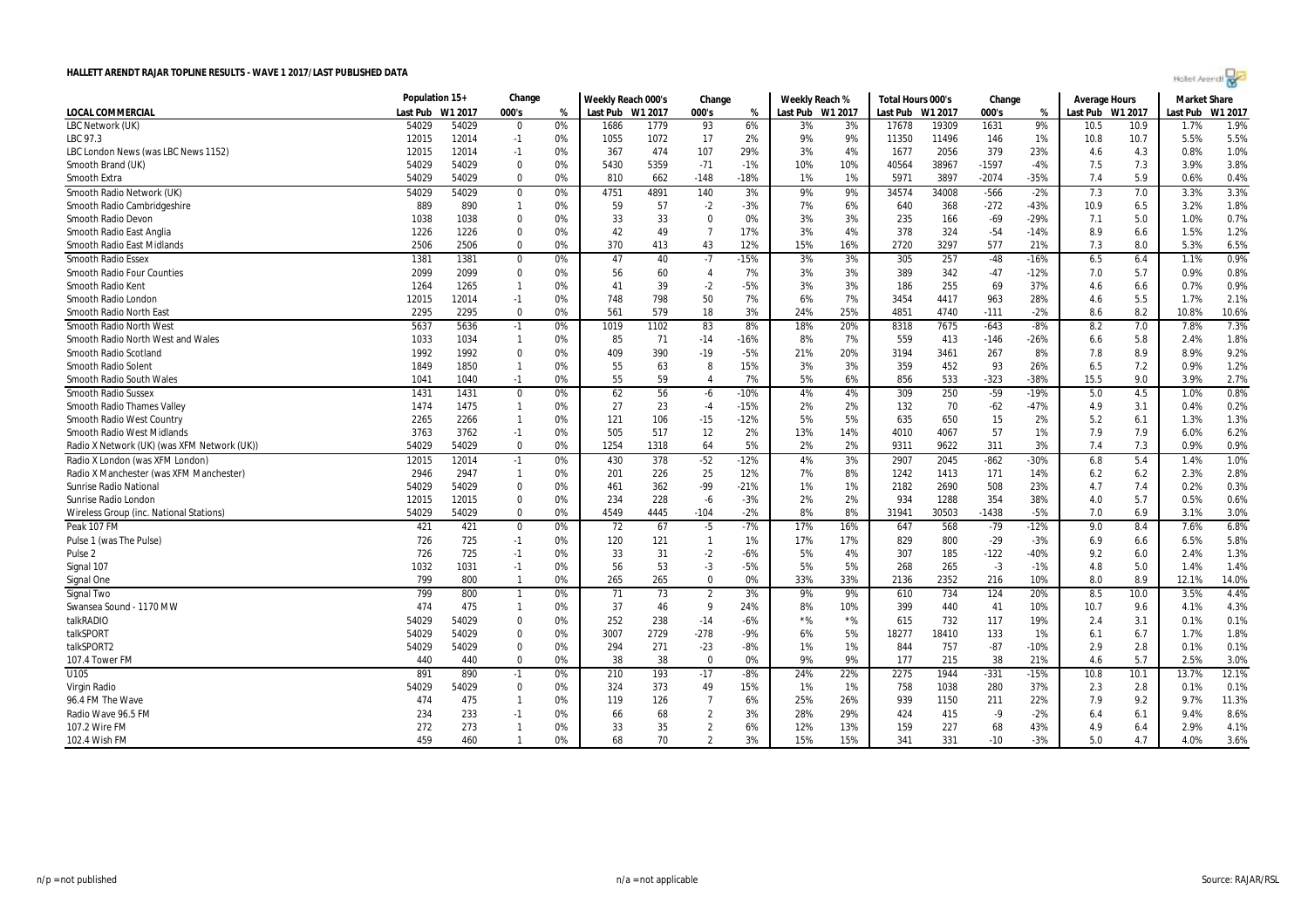|  |  | Hollet Arendt |
|--|--|---------------|
|  |  |               |

|                                                            | Population 15+ |             | Change         |          | Weekly Reach 000's |                | Change         |        | Weekly Reach % |            | Total Hours 000's |         | Change         |        | <b>Average Hours</b> |      | <b>Market Share</b> |         |
|------------------------------------------------------------|----------------|-------------|----------------|----------|--------------------|----------------|----------------|--------|----------------|------------|-------------------|---------|----------------|--------|----------------------|------|---------------------|---------|
| <b>LOCAL COMMERCIAL</b>                                    | Last Pub       | W1 2017     | 000's          | %        | Last Pub W1 2017   |                | 000's          | %      | Last Pub       | W1 2017    | Last Pub          | W1 2017 | 000's          | %      | Last Pub W1 2017     |      | Last Pub            | W1 2017 |
| <b>Total Celador Radio</b>                                 | 4036           | 5085        | 1049           | 26%      | 567                | 743            | 176            | 31%    | 14%            | 15%        | 3768              | 5203    | 1435           | 38%    | 6.6                  | 7.0  | 4.4%                | 4.9%    |
| THE BEACH                                                  | 182            | 182         | 0              | 0%       | 59                 | 57             | $-2$           | $-3%$  | 33%            | 31%        | 460               | 440     | $-20$          | $-4%$  | 7.8                  | 7.8  | 11.6%               | 11.1%   |
| The Breeze (Basingstoke / Newbury and Andover)             | 296            | 295         | $-1$           | 0%       | 46                 | 51             | 5              | 11%    | 16%            | 17%        | 296               | 336     | 40             | 14%    | 6.4                  | 6.6  | 4.9%                | 5.8%    |
| The Breeze (Cheltenham)                                    | 169            | 169         | 0              | 0%       | 11                 | 11             | $\mathbf 0$    | 0%     | 7%             | 7%         | 103               | 51      | $-52$          | -50%   | 9.0                  | 4.7  | 2.8%                | 1.4%    |
| The Breeze (Solent/East Hants and West Surrey)             | 1110           | 1110        | $\mathbf{0}$   | 0%       | 69                 | 70             | 1              | 1%     | 6%             | 6%         | 794               | 399     | $-395$         | -50%   | 11.6                 | 5.7  | 3.5%                | 1.8%    |
| The Breeze South Devon                                     | 225            | 224         | $-1$           | 0%       | 30                 | 28             | $-2$           | $-7%$  | 13%            | 12%        | 252               | 214     | $-38$          | $-15%$ | 8.3                  | 7.7  | 5.2%                | 4.4%    |
| The Breeze South West (Bristol/Weston/Bath and West Wilts) | 986            | 987         | $\overline{1}$ | 0%       | 79                 | 77             | $-2$           | $-3%$  | 8%             | 8%         | 501               | 472     | $-29$          | $-6%$  | 6.4                  | 6.1  | 2.5%                | 2.3%    |
| The Breeze (Yeovil/Shaftesbury and Bridgwater)             | 297            | 334         | 37             | 12%      | 56                 | 64             | 8              | 14%    | 19%            | 19%        | 553               | 652     | 99             | 18%    | 9.8                  | 10.2 | 8.1%                | 8.3%    |
| Dream 100                                                  | 134            | 134         | 0              | 0%       | 37                 | 32             | $-5$           | -14%   | 28%            | 24%        | 411               | 396     | $-15$          | $-4%$  | 11.0                 | 12.2 | 14.5%               | 13.7%   |
| <b>Fire Radio</b>                                          | 323            | 322         | $-1$           | 0%       | 50                 | 46             | $-4$           | $-8%$  | 16%            | 14%        | 163               | 161     | $-2$           | $-1%$  | 3.2                  | 3.5  | 2.4%                | 2.4%    |
| North Norfolk Radio                                        | 93             | 92          | $-1$           | $-1%$    | 20                 | 18             | $-2$           | -10%   | 21%            | 19%        | 156               | 148     | -8             | $-5%$  | 8.0                  | 8.3  | 7.5%                | 7.4%    |
| Norwich 99.9fm                                             | 335            | 335         | $\mathbf 0$    | 0%       | 45                 | 53             | 8              | 18%    | 13%            | 16%        | 534               | 528     | $-6$           | $-1%$  | 11.9                 | 10.0 | 7.6%                | 7.4%    |
| Sam FM Bristol                                             | 641            | 641         | 0              | 0%       | 78                 | 81             | 3              | 4%     | 12%            | 13%        | 340               | 305     | $-35$          | $-10%$ | 4.3                  | 3.8  | 2.8%                | 2.5%    |
| Sam FM South Coast                                         | 1755           | 1755        | $\Omega$       | 0%       | 171                | 166            | $-5$           | $-3%$  | 10%            | 9%         | 721               | 655     | $-66$          | $-9%$  | 4.2                  | 4.0  | 1.9%                | 1.8%    |
| Sam FM Swindon                                             | 207            | 206         | $-1$           | 0%       | 24                 | 17             | $-7$           | $-29%$ | 12%            | 8%         | 176               | 106     | $-70$          | $-40%$ | 7.2                  | 6.2  | 3.9%                | 2.4%    |
| Town 102 FM                                                | 291            | 291         | $\mathbf 0$    | 0%       | 46                 | 40             | $-6$           | $-13%$ | 16%            | 14%        | 468               | 438     | $-30$          | $-6%$  | 10.2                 | 10.9 | 7.1%                | 6.9%    |
| <b>Central FM</b>                                          | 215            | 215         | 0              | 0%       | 54                 | 50             | $-4$           | $-7%$  | 25%            | 23%        | 314               | 283     | $-31$          | $-10%$ | 5.8                  | 5.7  | 8.3%                | 7.3%    |
| <b>Total Cheshire Radio</b>                                | 379            | 380         | $\mathbf{1}$   | 0%       | 52                 | 49             | $-3$           | $-6%$  | 14%            | 13%        | 409               | 368     | $-41$          | $-10%$ | 7.9                  | 7.6  | 5.5%                | 4.8%    |
| Cheshire's Silk 106.9                                      | 186            | 185         | $-1$           | $-1%$    | 21                 | 18             | $-3$           | $-14%$ | 12%            | 10%        | 135               | 114     | $-21$          | $-16%$ | 6.3                  | 6.3  | 4.1%                | 3.5%    |
|                                                            | 193            | 194         | $\overline{1}$ | 1%       | 30                 | 30             | $\mathbf 0$    | 0%     | 16%            | 16%        | 274               | 254     | $-20$          | $-7%$  | 9.1                  | 8.4  | 6.6%                |         |
| Chester's Dee 106.3 (Dee on DAB)                           |                |             |                |          |                    |                |                |        |                |            |                   |         |                |        |                      |      |                     | 5.9%    |
| <b>Chris Country</b>                                       | 12015          | 12015       | 0              | 0%       | 23                 | 23             | $\bf{0}$       | 0%     | $*$ %          | $*$ %      | 138               | 134     | $-4$           | $-3%$  | 6.1                  | 5.9  | 0.1%                | 0.1%    |
| <b>Total CN Radio</b>                                      | 280            | 280         | 0              | 0%       | 123                | 108            | $-15$          | -12%   | 44%            | 39%        | 1127              | 880     | $-247$         | $-22%$ | 9.2                  | 8.2  | 20.6%               | 16.8%   |
| The Bay                                                    | 280            | 280         | 0              | 0%       | 112                | 97             | $-15$          | $-13%$ | 40%            | 35%        | 975               | 758     | $-217$         | $-22%$ | 8.7                  | 7.8  | 17.8%               | 14.5%   |
| Lakeland Radio                                             | 51<br>17901    | 51<br>17901 | 0<br>$\Omega$  | 0%<br>0% | 18<br>3359         | 16             | $-2$           | -11%   | 35%<br>19%     | 31%<br>19% | 151<br>25148      | 122     | $-29$          | $-19%$ | 8.4<br>7.5           | 7.7  | 14.9%               | 12.5%   |
| Communicorp UK                                             |                |             |                |          |                    | 3486           | 127            | 4%     |                |            |                   | 25762   | 614            | 2%     |                      | 7.4  | 7.4%                | 7.6%    |
| <b>Capital Scotland</b>                                    | 2816           | 2815        | $-1$           | 0%       | 543                | 544            | $\overline{1}$ | 0%     | 19%            | 19%        | 2970              | 3353    | 383            | 13%    | 5.5                  | 6.2  | 6.0%                | 6.7%    |
| <b>Capital South Wales</b>                                 | 1041           | 1040        | $-1$           | 0%       | 208                | 192            | $-16$          | $-8%$  | 20%            | 18%        | 915               | 1000    | 85             | 9%     | 4.4                  | 5.2  | 4.1%                | 5.1%    |
| <b>Heart North Wales</b>                                   | 730            | 729         | $-1$           | 0%       | 118                | 130            | 12             | 10%    | 16%            | 18%        | 856               | 1306    | 450            | 53%    | 7.3                  | 10.1 | 5.2%                | 8.3%    |
| <b>Heart Yorkshire</b>                                     | 3154           | 3153        | $-1$           | 0%       | 450                | 438            | $-12$          | $-3%$  | 14%            | 14%        | 3566              | 3689    | 123            | 3%     | 7.9                  | 8.4  | 6.3%                | 6.2%    |
| <b>Smooth Radio East Midlands</b>                          | 2506           | 2506        | $\mathbf 0$    | 0%       | 370                | 413            | 43             | 12%    | 15%            | 16%        | 2720              | 3297    | 577            | 21%    | 7.3                  | 8.0  | 5.3%                | 6.5%    |
| Smooth Radio North East                                    | 2295           | 2295        | $\mathbf 0$    | 0%       | 561                | 579            | 18             | 3%     | 24%            | 25%        | 4851              | 4740    | $-111$         | $-2%$  | 8.6                  | 8.2  | 10.8%               | 10.6%   |
| Smooth Radio North West                                    | 5637           | 5636        | $-1$           | 0%       | 1019               | 1102           | 83             | 8%     | 18%            | 20%        | 8318              | 7675    | $-643$         | $-8%$  | 8.2                  | 7.0  | 7.8%                | 7.3%    |
| XS Manchester (was 106.1 Real XS)                          | 2946           | 2947        | $\mathbf{1}$   | 0%       | 128                | 117            | $-11$          | $-9%$  | 4%             | 4%         | 952               | 703     | $-249$         | $-26%$ | 7.4                  | 6.0  | 1.8%                | 1.4%    |
| <b>Total Connect</b>                                       | 778            | 779         | $\mathbf{1}$   | 0%       | 48                 | 50             | 2              | 4%     | 6%             | 6%         | 276               | 305     | 29             | 11%    | 5.7                  | 6.1  | 1.7%                | 1.9%    |
| <b>Connect DAB</b>                                         | 568            | 569         | $\mathbf{1}$   | 0%       | 3                  | 6              | 3              | 100%   | 1%             | 1%         | 20                | 27      | $\overline{7}$ | 35%    | 5.8                  | 4.9  | 0.2%                | 0.2%    |
| Connect FM (was Connect FM and Lite 106.8FM)               | 447            | 447         | 0              | 0%       | 45                 | 45             | $\bf{0}$       | 0%     | 10%            | 10%        | 256               | 278     | 22             | 9%     | 5.7                  | 6.2  | 2.8%                | 2.9%    |
| Dilse Radio 1035am                                         | 12015          | 12015       | 0              | 0%       | 39                 | 61             | 22             | 56%    | $*$ %          | 1%         | 169               | 853     | 684            | 405%   | 4.4                  | 13.9 | 0.1%                | 0.4%    |
| Radio Essex (was Southend & Chelmsford)                    | 502            | 502         | $\Omega$       | 0%       | 30                 | 26             | $-4$           | $-13%$ | 6%             | 5%         | 143               | 137     | $-6$           | $-4%$  | 4.9                  | 5.3  | 1.3%                | 1.3%    |
| <b>Radio Essex DAB</b>                                     | 1296           | 1296        | $\mathbf 0$    | 0%       | 42                 | 41             | $-1$           | $-2%$  | 3%             | 3%         | 202               | 216     | 14             | 7%     | 4.8                  | 5.3  | 0.7%                | 0.8%    |
| Radio Exe                                                  | 202            | 202         | $\mathbf 0$    | 0%       | 27                 | 26             | $-1$           | $-4%$  | 13%            | 13%        | 266               | 290     | 24             | 9%     | 9.9                  | 11.4 | 6.4%                | 6.8%    |
| 3FM                                                        | 73             | 74          | $\mathbf{1}$   | 1%       | 30                 | 28             | $-2$           | $-7%$  | 40%            | 38%        | 255               | 236     | $-19$          | $-7%$  | 8.6                  | 8.3  | 17.9%               | 16.5%   |
| Fun Kids (London)                                          | 12015          | 12015       | 0              | 0%       | 46                 | 32             | $-14$          | -30%   | $*$ %          | $*$ %      | 57                | 52      | $-5$           | $-9%$  | 1.3                  | 1.6  | $*$ %               | $*$ %   |
| <b>GO Radio</b>                                            | 835            | 834         | $-1$           | 0%       | $\overline{2}$     | $\overline{1}$ | $-1$           | -50%   | $*$ %          | $*$ %      | 6                 | 5       | $-1$           | $-17%$ | 3.3                  | 6.6  | $*$ %               | $*$ %   |
| IOW Radio                                                  | 119            | 120         | $\mathbf{1}$   | 1%       | 41                 | 43             | $\overline{2}$ | 5%     | 35%            | 35%        | 392               | 342     | $-50$          | $-13%$ | 9.5                  | 8.0  | 15.6%               | 13.7%   |
| 107 JACK fm Berkshire                                      | 238            | 238         | 0              | 0%       | 18                 | 23             | 5              | 28%    | 8%             | 10%        | 105               | 134     | 29             | 28%    | 3.8                  | 5.8  | 2.3%                | 3.1%    |
| JACKfm Oxfordshire                                         | 523            | 524         | $\mathbf{1}$   | 0%       | 130                | 106            | $-24$          | $-18%$ | 25%            | 20%        | 572               | 411     | $-161$         | $-28%$ | 4.4                  | 3.9  | 5.5%                | 3.9%    |
| JACK 2 Oxfordshire                                         | 510            | 511         | $\mathbf{1}$   | 0%       | 64                 | 45             | -19            | -30%   | 13%            | 9%         | 250               | 144     | $-106$         | $-42%$ | 3.9                  | 3.2  | 2.5%                | 1.4%    |
| 106 JACKfm (Oxford)                                        | 523            | 524         | $\mathbf{1}$   | 0%       | 89                 | 81             | -8             | $-9%$  | 17%            | 15%        | 323               | 267     | -56            | $-17%$ | 3.6                  | 3.3  | 3.1%                | 2.5%    |
| <b>JACK Surrey</b>                                         | 9199           | 9200        | $\mathbf{1}$   | 0%       | 44                 | 42             | $-2$           | $-5%$  | $*$ %          | $*$ %      | 172               | 178     | 6              | 3%     | 3.9                  | 4.2  | 0.1%                | 0.1%    |
| Jazz FM                                                    | 54029          | 54029       | $\Omega$       | 0%       | 541                | 469            | $-72$          | $-13%$ | 1%             | 1%         | 1979              | 1674    | $-305$         | $-15%$ | 3.7                  | 3.6  | 0.2%                | 0.2%    |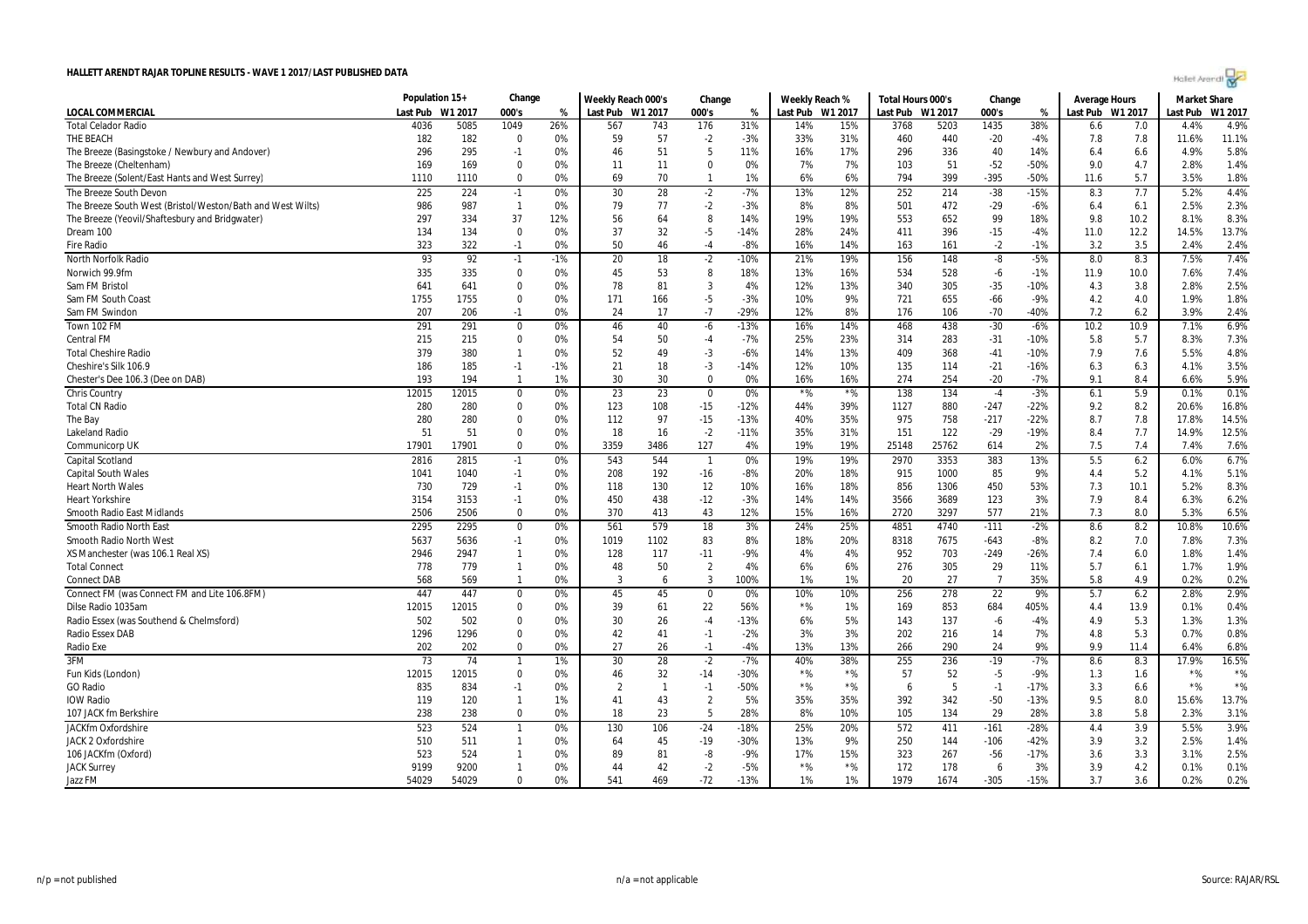| Holet Arendi |  |  |
|--------------|--|--|
|--------------|--|--|

|                                                 | Population 15+ |         | Change                 |          | Weekly Reach 000's |                | Change         |              | Weekly Reach % |                  | Total Hours 000's |              | Change         |        | Average Hours    |             | <b>Market Share</b> |              |
|-------------------------------------------------|----------------|---------|------------------------|----------|--------------------|----------------|----------------|--------------|----------------|------------------|-------------------|--------------|----------------|--------|------------------|-------------|---------------------|--------------|
| <b>LOCAL COMMERCIAL</b>                         | Last Pub       | W1 2017 | 000's                  | %        | Last Pub W1 2017   |                | 000's          | %            |                | Last Pub W1 2017 | Last Pub W1 2017  |              | 000's          | %      | Last Pub W1 2017 |             | Last Pub            | W1 2017      |
| Kingdom FM                                      | 291            | 290     | $-1$                   | 0%       | 53                 | 61             | 8              | 15%          | 18%            | 21%              | 481               | 502          | 21             | 4%     | 9.1              | 8.3         | 9.5%                | 9.8%         |
| kmfm Group                                      | 1257           | 1257    | $\mathbf 0$            | 0%       | 165                | 169            | $\overline{4}$ | 2%           | 13%            | 13%              | 1009              | 1156         | 147            | 15%    | 6.1              | 6.8         | 3.6%                | 4.0%         |
| kmfm East                                       | 574            | 574     | $\Omega$               | 0%       | 81                 | 79             | $-2$           | $-2%$        | 14%            | 14%              | 468               | 505          | 37             | 8%     | 5.8              | 6.4         | 3.7%                | 3.7%         |
| kmfm West                                       | 683            | 683     | $\mathbf 0$            | 0%       | 84                 | 90             | 6              | 7%           | 12%            | 13%              | 541               | 651          | 110            | 20%    | 6.4              | 7.2         | 3.5%                | 4.3%         |
| Lincs FM Group                                  | 2434           | 2434    | $\Omega$               | 0%       | 575                | 563            | $-12$          | $-2%$        | 24%            | 23%              | 5418              | 5596         | 178            | 3%     | 9.4              | 9.9         | 10.9%               | 11.2%        |
| Dearne FM                                       | 239            | 239     | $\overline{0}$         | $0\%$    | 45                 | 39             | $-6$           | $-13%$       | 19%            | 16%              | 338               | 335          | $-3$           | $-1%$  | 7.5              | 8.6         | 7.1%                | 6.8%         |
| <b>KCFM</b>                                     | 440            | 440     | $\Omega$               | 0%       | 73                 | 74             | $\overline{1}$ | 1%           | 17%            | 17%              | 525               | 605          | 80             | 15%    | 7.2              | 8.1         | 5.6%                | 6.3%         |
| <b>Lincs FM 102.2</b>                           | 933            | 934     | $\overline{1}$         | 0%       | 328                | 294            | $-34$          | $-10%$       | 35%            | 31%              | 3620              | 3398         | $-222$         | $-6%$  | 11.0             | 11.6        | 17.9%               | 16.6%        |
| <b>Ridings FM</b>                               | 303            | 302     | $-1$                   | 0%       | 33                 | 36             | 3              | 9%           | 11%            | 12%              | 234               | 246          | 12             | 5%     | 7.2              | 6.9         | 4.3%                | 4.3%         |
| <b>Rother FM</b>                                | 210            | 210     | $\mathbf 0$            | 0%       | 27                 | 35             | 8              | 30%          | 13%            | 17%              | 127               | 249          | 122            | 96%    | 4.6              | 7.1         | 3.3%                | 6.7%         |
| <b>Trax FM</b>                                  | 376            | 376     | $\mathbf 0$            | 0%       | 77                 | 74             | $-3$           | $-4%$        | 20%            | 20%              | 500               | 501          | - 1            | 0%     | 6.5              | 6.7         | 6.9%                | 7.1%         |
| Lyca Radio 1458am                               | 12015          | 12015   | $\Omega$               | 0%       | 94                 | 92             | $-2$           | $-2%$        | 1%             | 1%               | 637               | 537          | $-100$         | $-16%$ | 6.7              | 5.8         | 0.3%                | 0.3%         |
| Radio Mansfield 103.2                           | 160            | 160     | $\Omega$               | 0%       | 31                 | 31             | $\Omega$       | 0%           | 19%            | 19%              | 242               | 265          | 23             | 10%    | 7.9              | 8.6         | 6.8%                | 7.5%         |
| Manx Radio                                      | 73             | 74      | $\mathbf{1}$           | 1%       | 37                 | 37             | $\Omega$       | 0%           | 51%            | 51%              | 401               | 410          | 9              | 2%     | 10.7             | 11.0        | 28.2%               | 28.7%        |
| Mi-Soul                                         | 12015          | 12015   | $\Omega$               | 0%       | 26                 | 36             | 10             | 38%          | $*$ %          | $*$ %            | 143               | 157          | 14             | 10%    | 5.5              | 4.4         | 0.1%                | 0.1%         |
| More Radio (surveyed as Arrow FM)               | 121            | 121     | $\mathbf 0$            | 0%       | 11                 | $\overline{7}$ | $-4$           | $-36%$       | 9%             | 6%               | 63                | 39           | $-24$          | -38%   | 5.5              | 5.4         | 2.3%                | 1.4%         |
| More Radio (surveyed as Sovereign FM)           | 158            | 158     | $\Omega$               | 0%       | 19                 | 16             | $-3$           | $-16%$       | 12%            | 10%              | 94                | 62           | $-32$          | $-34%$ | 4.8              | 4.0         | 2.5%                | 1.6%         |
| Nation Broadcasting (Wales)                     | 1740           | 2600    | 860                    | 49%      | 300                | 258            | $-42$          | $-14%$       | 17%            | 10%              | 2292              | 1763         | $-529$         | $-23%$ | 7.6              | 6.8         | 6.1%                | 3.3%         |
| 106.3 Bridge FM                                 | 129            | 128     | $-1$                   | $-1%$    | 34                 | 32             | $-2$           | $-6%$        | 26%            | 25%              | 318               | 294          | $-24$          | $-8%$  | 9.3              | 9.2         | 11.5%               | 10.2%        |
| Radio Carmarthenshire                           | 132            | 132     | $\Omega$               | 0%       | 26                 | 26             | $\mathbf 0$    | 0%           | 20%            | 20%              | 244               | 248          | $\overline{4}$ | 2%     | 9.3              | 9.5         | 8.8%                | 8.9%         |
| Radio Ceredigion                                | 80             | 79      | $-1$                   | $-1%$    | 17                 | 17             | $\mathbf 0$    | 0%           | 21%            | 21%              | 88                | 91           | 3              | 3%     | 5.3              | 5.4         | 5.1%                | 5.3%         |
| <b>Dragon Radio Wales</b>                       | 1520           | 2600    | 1080                   | 71%      | 15                 | 17             | $\overline{2}$ | 13%          | 1%             | 1%               | 105               | 45           | $-60$          | $-57%$ | 6.8              | 2.7         | 0.3%                | 0.1%         |
| <b>Nation Radio Wales</b>                       | 1520           | 1519    | $-1$                   | 0%       | 152                | 109            | $-43$          | $-28%$       | 10%            | 7%               | 900               | 582          | $-318$         | $-35%$ | 5.9              | 5.3         | 2.8%                | 2.0%         |
| 102.5 Radio Pembrokeshire                       | 101            | 101     | $\mathbf 0$            | 0%       | 39                 | 36             | $-3$           | $-8%$        | 38%            | 35%              | 349               | 303          | $-46$          | $-13%$ | 9.0              | 8.5         | 14.9%               | 13.2%        |
| Swansea Bay Radio                               | 474            | 475     | $\mathbf{1}$           | 0%       | 27                 | 38             | 11             | 41%          | 6%             | 8%               | 110               | 196          | 86             | 78%    | 4.1              | 5.1         | 1.1%                | 1.9%         |
| Original 106 (Aberdeen)                         | 348            | 348     | $\Omega$               | 0%       | 75                 | 75             | $\Omega$       | 0%           | 21%            | 21%              | 630               | 584          | $-46$          | $-7%$  | 8.4              | 7.8         | 10.7%               | 10.3%        |
|                                                 | 12015          | 12015   | $\Omega$               | 0%       | 78                 | 57             | $-21$          | $-27%$       | 1%             | $*$ %            | 786               | 664          | $-122$         | $-16%$ | 10.1             | 11.6        |                     | 0.3%         |
| Panjab Radio                                    |                | 261     | $\Omega$               | 0%       | 38                 | 34             |                | $-11%$       | 15%            | 13%              | 312               | 269          | $-43$          | $-14%$ | 8.1              | 7.9         | 0.4%<br>5.0%        | 4.7%         |
| Radio Plymouth                                  | 261            |         |                        |          |                    |                | $-4$           |              |                |                  | 949               |              |                |        |                  |             |                     |              |
| Premier Christian Radio<br><b>Total Q Radio</b> | 12015          | 12014   | $-1$<br>$\overline{2}$ | 0%<br>0% | 193<br>272         | 173<br>289     | $-20$<br>17    | $-10%$<br>6% | 2%<br>23%      | 1%<br>24%        |                   | 2246<br>1985 | 1297           | 137%   | 4.9<br>6.9       | 13.0<br>6.9 | 0.5%                | 1.1%<br>8.9% |
|                                                 | 1187           | 1189    |                        |          |                    |                |                |              |                |                  | 1869              |              | 116            | 6%     |                  |             | 8.1%                |              |
| Q Radio                                         | 619            | 620     | $\mathbf{1}$           | 0%       | 143                | 154            | 11             | 8%           | 23%            | 25%              | 1020              | 1039         | 19             | 2%     | 7.2              | 6.7         | 8.5%                | 9.0%         |
| Q Radio (was Citybeat)                          | 569            | 569     | $\Omega$               | 0%       | 129                | 135            | 6              | 5%           | 23%            | 24%              | 849               | 946          | 97             | 11%    | 6.6              | 7.0         | 7.7%                | 8.8%         |
| <b>Total Quidem</b>                             | 1031           | 1030    | $-1$                   | 0%       | 111                | 100            | $-11$          | $-10%$       | 11%            | 10%              | 705               | 557          | $-148$         | $-21%$ | 6.3              | 5.6         | 3.8%                | 3.1%         |
| 107.6 Banbury Sound                             | 86             | 86      | $\mathbf 0$            | 0%       | 15                 | 13             | $-2$           | $-13%$       | 17%            | 15%              | 91                | 71           | $-20$<br>8     | $-22%$ | 6.2              | 5.5         | 4.9%                | 4.0%         |
| <b>Rugby FM</b>                                 | 79             | 78      | $-1$                   | $-1%$    | 18                 | 18             | $\mathbf 0$    | 0%           | 23%            | 23%              | 104               | 112          |                | 8%     | 5.8              | 6.1         | 6.9%                | 6.9%         |
| 96.2FM Touchradio - Coventry                    | 312            | 312     | $\mathbf 0$            | 0%       | 14                 | 10             | $-4$           | $-29%$       | 4%             | 3%               | 53                | 40           | $-13$          | $-25%$ | 3.8              | 3.9         | 1.3%                | 1.0%         |
| <b>Touch FM Staffs</b>                          | 260            | 259     | $-1$                   | 0%       | 19                 | 18             | $-1$           | $-5%$        | 7%             | 7%               | 158               | 115          | $-43$          | $-27%$ | 8.2              | 6.4         | 3.1%                | 2.5%         |
| 102FM Touchradio - Warks, Worcs, Cotswolds      | 294            | 293     | $-1$                   | 0%       | 46                 | 41             | $-5$           | $-11%$       | 15%            | 14%              | 300               | 219          | $-81$          | $-27%$ | 6.6              | 5.3         | 5.0%                | 3.6%         |
| Revolution 96.2                                 | 482            | 482     | $\Omega$               | 0%       | 21                 | 18             | $-3$           | $-14%$       | 4%             | 4%               | 172               | 216          | 44             | 26%    | 8.2              | 11.8        | 2.3%                | 2.9%         |
| <b>Share Radio</b>                              | n/p            | 13125   | n/a                    | n/a      | n/p                | 17             | n/a            | n/a          | n/p            | $*$ %            | n/p               | 40           | n/a            | n/a    | n/p              | 2.4         | n/p                 | $*$ %        |
| Spectrum Sino                                   | n/p            | 12015   | n/a                    | n/a      | n/p                | $\overline{2}$ | n/a            | n/a          | n/p            | $*$ %            | n/p               | 3            | n/a            | n/a    | n/p              | 1.8         | n/p                 | $*$ %        |
| <b>Star North East</b>                          | 388            | 360     | $-28$                  | -7%      | 42                 | 33             | $-9$           | $-21%$       | 11%            | 9%               | 351               | 301          | $-50$          | $-14%$ | 8.4              | 9.1         | 4.8%                | 4.4%         |
| Thames Radio (London)                           | 12015          | 12014   | $-1$                   | 0%       | 15                 | $\overline{4}$ | $-11$          | $-73%$       | $*$ %          | $*$ %            | 13                | 16           | 3              | 23%    | 0.8              | 4.6         | $*96$               | $*$ %        |
| Time FM 107.5                                   | 460            | 459     | $-1$                   | 0%       | 25                 | 23             | $-2$           | $-8%$        | 5%             | 5%               | 151               | 123          | $-28$          | $-19%$ | 6.1              | 5.3         | 2.0%                | 1.6%         |
| <b>Tindle Radio Group</b>                       | 140            | 139     | $-1$                   | $-1%$    | 89                 | 83             | $-6$           | $-7%$        | 64%            | 60%              | 1094              | 971          | $-123$         | $-11%$ | 12.3             | 11.6        | 39.6%               | 35.7%        |
| Channel 103 FM                                  | 87             | 86      | $-1$                   | $-1%$    | 55                 | 52             | $-3$           | $-5%$        | 63%            | 61%              | 564               | 488          | $-76$          | $-13%$ | 10.2             | 9.3         | 34.6%               | 30.4%        |
| Island FM 104.7                                 | 53             | 52      | $-1$                   | $-2%$    | 34                 | 31             | $-3$           | $-9%$        | 64%            | 59%              | 530               | 483          | $-47$          | $-9%$  | 15.8             | 15.6        | 46.7%               | 43.5%        |
| UCB <sub>1</sub>                                | 54029          | 54029   | $\Omega$               | 0%       | 225                | 178            | $-47$          | $-21%$       | $*$ %          | $*$ %            | 1219              | 1931         | 712            | 58%    | 5.4              | 10.8        | 0.1%                | 0.2%         |
| <b>Total UKRD</b>                               | 3873           | 3441    | $-432$                 | $-11%$   | 892                | 864            | $-28$          | $-3%$        | 23%            | 25%              | 7254              | 7202         | $-52$          | $-1%$  | 8.1              | 8.3         | 9.3%                | 10.3%        |
| 2BR                                             | 582            | 582     | $\Omega$               | 0%       | 71                 | 68             | $-3$           | $-4%$        | 12%            | 12%              | 529               | 499          | $-30$          | $-6%$  | 7.5              | 7.3         | 5.6%                | 5.4%         |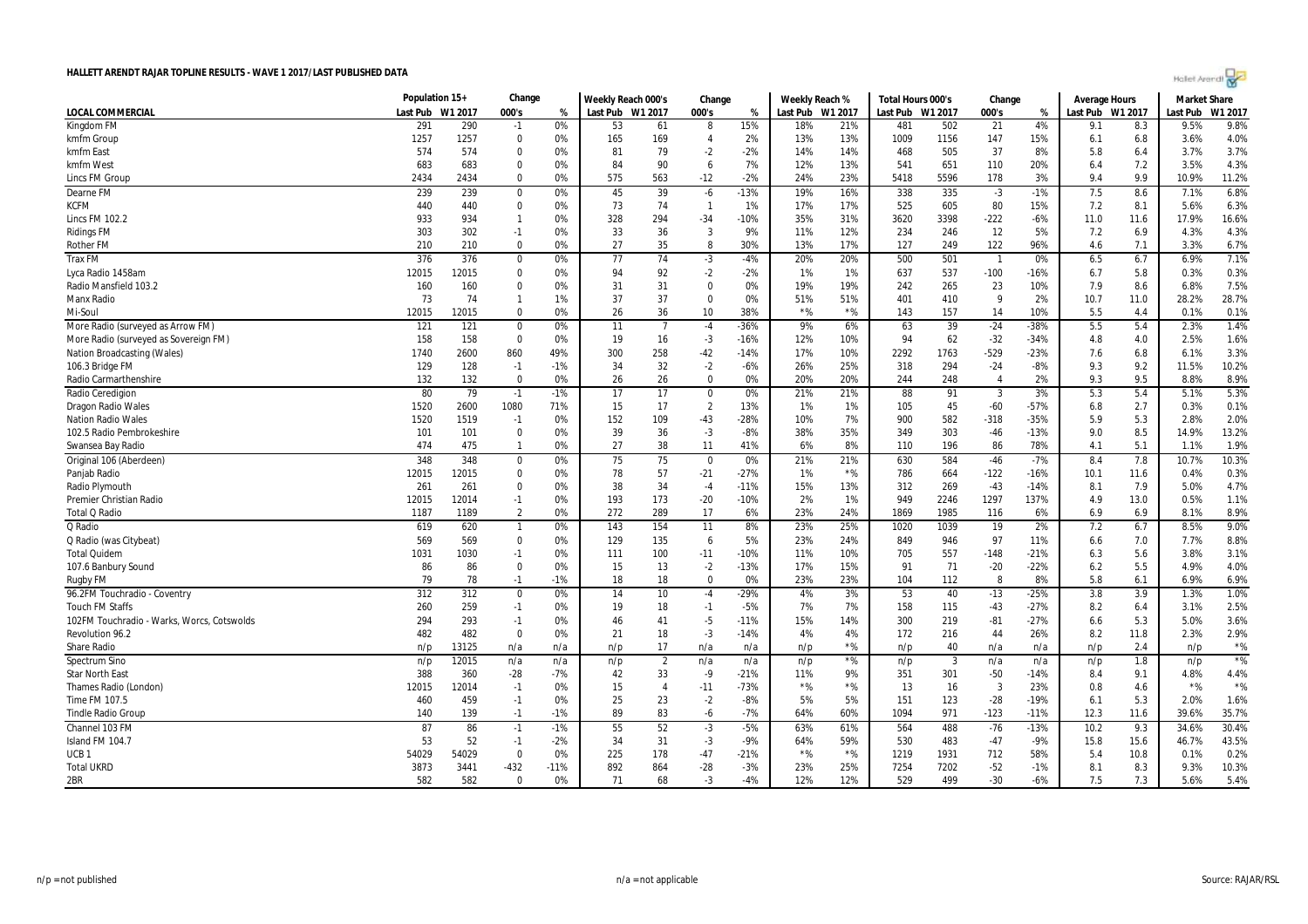

| HALLETT ARENDT RAJAR TOPLINE RESULTS - WAVE 1 2017/LAST PUBLISHED DATA |                |         |          |       |                    |         |        |        |                |         |                   |         |        |        |               | Holet Arendt |                     |         |
|------------------------------------------------------------------------|----------------|---------|----------|-------|--------------------|---------|--------|--------|----------------|---------|-------------------|---------|--------|--------|---------------|--------------|---------------------|---------|
|                                                                        | Population 15+ |         | Change   |       | Weekly Reach 000's |         | Change |        | Weekly Reach % |         | Total Hours 000's |         | Change |        | Average Hours |              | <b>Market Share</b> |         |
| LOCAL COMMERCIAL                                                       | Last Pub       | W1 2017 | 000's    |       | Last Pub           | W1 2017 | 000's  | %      | Last Pub       | W1 2017 | Last Pub          | W1 2017 | 000's  | %      | Last Pub      | W1 2017      | Last Pub            | W1 2017 |
| Eagle Radio                                                            | 517            | 505     | $-12$    | $-2%$ | 135                | 134     | $-1$   | $-1%$  | 26%            | 27%     | 1008              | 908     | $-100$ | $-10%$ | 7.5           | 6.8          | 10.5%               | 9.5%    |
| <b>KL.FM 96.7</b>                                                      | 186            | 186     | $\Omega$ | 0%    | 67                 | 69      |        | 3%     | 36%            | 37%     | 781               | 801     | 20     | 3%     | 11.7          | 11.7         | 17.7%               | 18.0%   |
| <b>Minster FM</b>                                                      | 312            | 312     |          | 0%    | 66                 | 74      | -8     | 12%    | 21%            | 24%     | 476               | 667     | 191    | 40%    | 7.2           | 9.0          | 8.0%                | 10.7%   |
| Mix 96                                                                 | 130            | 130     |          | 0%    | 38                 | 35      | -3     | -8%    | 29%            | 27%     | 304               | 277     | $-27$  | $-9%$  | 8.1           | 7.9          | 11.6%               | 10.2%   |
| My Music Radio (surveyed as Pirate Oldies)                             | 744            | 712     | $-32$    | $-4%$ | 17                 | 16      | - 1    | $-6%$  | 2%             | 2%      | 138               | 122     | $-16$  | $-12%$ | 8.3           | 7.9          | 0.8%                | 0.8%    |
| Pirate FM                                                              | 491            | 491     | $\Omega$ | 0%    | 159                | 158     | - 1    | $-1%$  | 32%            | 32%     | 1223              | 1232    |        | 1%     | 7.7           | 7.8          | 10.8%               | 11.0%   |
| Spire FM                                                               | 120            | 121     |          | 1%    | 51                 | 53      |        | 4%     | 43%            | 44%     | 404               | 399     | -5     | -1%    | 7.8           | 7.6          | 15.9%               | 15.5%   |
| Spirit FM                                                              | 191            | 190     | $-1$     | $-1%$ | 46                 | 47      |        | 2%     | 24%            | 25%     | 431               | 530     | 99     | 23%    | 9.4           | 11.3         | 10.0%               | 12.3%   |
| 97.2 Stray FM                                                          | 141            | 141     | $\Omega$ | 0%    | 47                 | 47      |        | 0%     | 33%            | 33%     | 297               | 237     | $-60$  | $-20%$ | 6.4           | 5.1          | 9.8%                | 7.9%    |
| Sun FM                                                                 | $27^{\circ}$   | 271     | $\Omega$ | 0%    | 64                 | 67      |        | 5%     | 24%            | 25%     | 409               | 491     | 82     | 20%    | 6.4           | 7.4          | 7.9%                | 9.6%    |
| <b>Wessex FM</b>                                                       | 123            | 123     | $\Omega$ | 0%    | 52                 | 51      | - 1    | $-2%$  | 42%            | 41%     | 522               | 465     | $-57$  | $-11%$ | 10.1          | 9.1          | 16.9%               | 15.8%   |
| Yorkshire Coast Radio                                                  | 113            | 113     | - 0      | 0%    | 49                 | 51      |        | 4%     | 43%            | 45%     | 430               | 478     | 48     | 11%    | 8.9           | 9.4          | 17.8%               | 19.4%   |
| <b>Union JACK</b>                                                      | n/p            | 54029   | n/a      | n/a   | n/p                | 71      | n/a    | n/a    | n/p            | *%      | n/p               | 265     | n/a    | n/a    | n/p           | 3.7          | n/p                 | $*$ %   |
| Wave 102                                                               | 144            | 144     | $\Omega$ | 0%    | 19                 | 21      |        | 11%    | 13%            | 15%     | 122               | 130     | 8      | 7%     | 6.6           | 6.1          | 5.4%                | 5.6%    |
| Radio Yorkshire                                                        | 2607           | 2607    |          | 0%    | 39                 | 36      | -3     | $-8%$  | 2%             | 1%      | 137               | 127     | $-10$  | $-7%$  | 3.5           | 3.5          | 0.3%                | 0.3%    |
| <b>YOUR Radio</b>                                                      | 210            | 210     |          | 0%    | 24                 | 18      | -6     | $-25%$ | 11%            | 8%      | 128               | 111     | $-17$  | $-13%$ | 5.4           | 6.3          | 3.2%                | 2.9%    |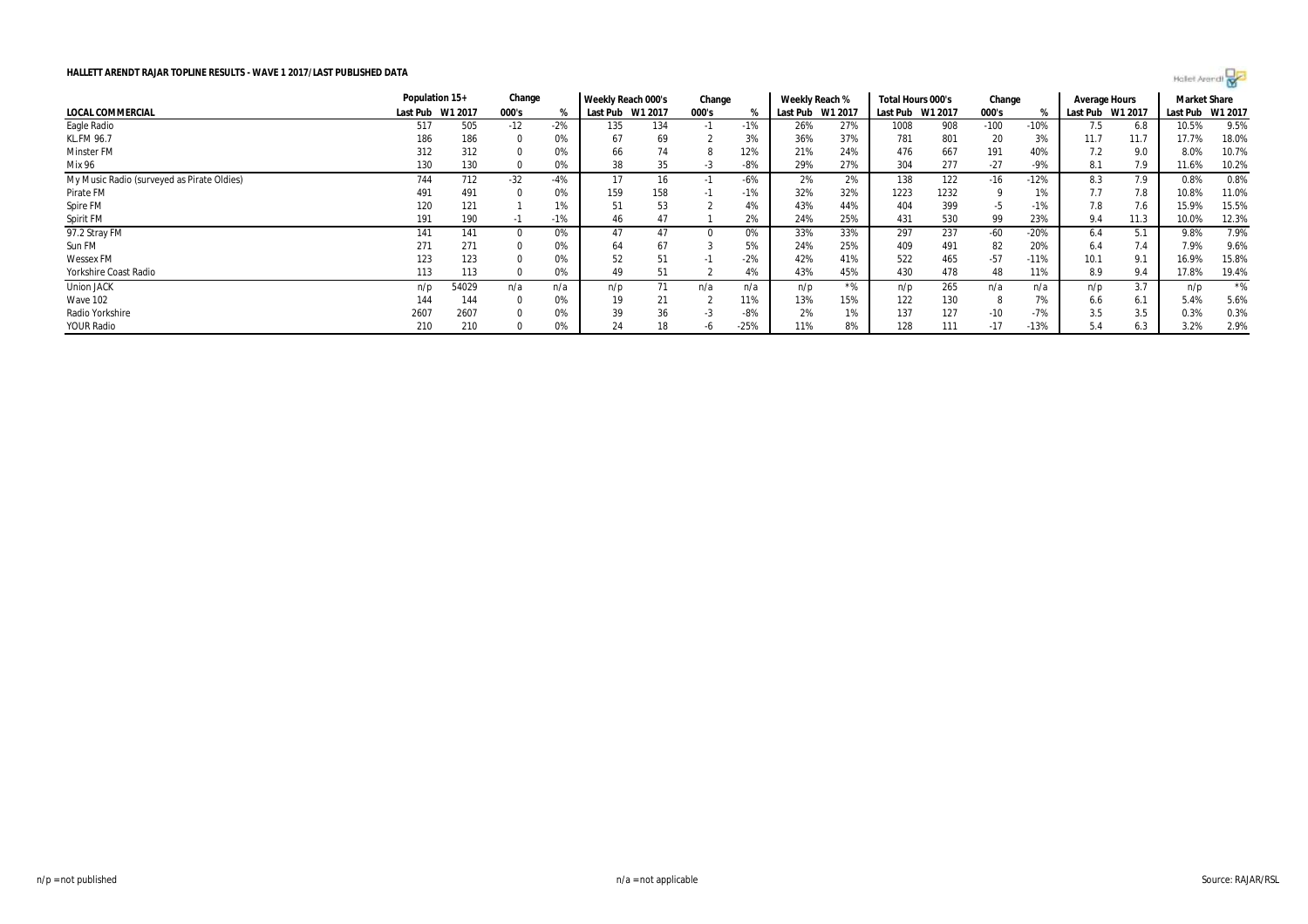| Holet Arendi |  |  |  |  |  |  |  |  |
|--------------|--|--|--|--|--|--|--|--|
|--------------|--|--|--|--|--|--|--|--|

|                                        | Population 15+ |         | Change         |       | Weekly Reach 000's |      | Change         |        | Weekly Reach %   |     | Total Hours 000's |         | Change         |        | <b>Average Hours</b> |      | <b>Market Share</b> |         |
|----------------------------------------|----------------|---------|----------------|-------|--------------------|------|----------------|--------|------------------|-----|-------------------|---------|----------------|--------|----------------------|------|---------------------|---------|
| LOCAL COMMERCIAL                       | Last Pub       | W1 2017 | 000's          | $\%$  | Last Pub W1 2017   |      | 000's          | %      | Last Pub W1 2017 |     | Last Pub          | W1 2017 | 000's          | %      | Last Pub W1 2017     |      | Last Pub            | W1 2017 |
| <b>BBC Local Radio in England</b>      | 43724          | 43722   | $-2$           | 0%    | 6552               | 6203 | $-349$         | $-5%$  | 15%              | 14% | 57308             | 50661   | $-6647$        | $-12%$ | 8.7                  | 8.2  | 6.8%                | 6.1%    |
| <b>BBC Radio Berkshire</b>             | 829            | 829     | $\mathbf{0}$   | 0%    | 112                | 115  | 3              | 3%     | 14%              | 14% | 1121              | 1117    | $-4$           | 0%     | 10.0                 | 9.7  | 7.1%                | 7.0%    |
| <b>BBC Radio Bristol</b>               | 905            | 908     | 3              | 0%    | 122                | 127  | 5              | 4%     | 13%              | 14% | 894               | 818     | $-76$          | $-9%$  | 7.4                  | 6.4  | 5.0%                | 4.4%    |
| <b>BBC Radio Cambridgeshire</b>        | 752            | 754     | $\overline{2}$ | 0%    | 109                | 110  |                | 1%     | 14%              | 15% | 958               | 934     | $-24$          | $-3%$  | 8.8                  | 8.5  | 5.6%                | 5.5%    |
| <b>BBC Radio Cornwall</b>              | 465            | 465     | $\mathbf 0$    | 0%    | 125                | 123  | $-2$           | $-2%$  | 27%              | 26% | 1603              | 1487    | $-116$         | $-7%$  | 12.8                 | 12.1 | 14.7%               | 14.1%   |
| <b>BBC Coventry and Warwickshire</b>   | 706            | 707     | $\overline{1}$ | 0%    | 73                 | 75   | $\overline{2}$ | 3%     | 10%              | 11% | 538               | 636     | 98             | 18%    | 7.4                  | 8.5  | 4.9%                | 5.5%    |
| <b>BBC Radio Cumbria</b>               | 405            | 406     | $\mathbf{1}$   | 0%    | 116                | 119  | 3              | 3%     | 29%              | 29% | 1064              | 954     | $-110$         | $-10%$ | 9.2                  | 8.0  | 13.4%               | 12.8%   |
| <b>BBC Radio Derby</b>                 | 660            | 660     | $\mathbf 0$    | 0%    | 135                | 136  |                | 1%     | 20%              | 21% | 1393              | 1173    | $-220$         | $-16%$ | 10.3                 | 8.7  | 10.5%               | 8.7%    |
| <b>BBC Radio Devon</b>                 | 985            | 986     | $\mathbf{1}$   | 0%    | 208                | 208  | $\Omega$       | 0%     | 21%              | 21% | 2013              | 2027    | 14             | 1%     | 9.7                  | 9.7  | 9.1%                | 9.7%    |
| <b>BBC Essex</b>                       | 1314           | 1314    | $\mathbf{0}$   | 0%    | 201                | 185  | $-16$          | $-8%$  | 15%              | 14% | 1910              | 1842    | $-68$          | $-4%$  | 9.5                  | 10.0 | 7.3%                | 6.8%    |
| <b>BBC Radio Gloucestershire</b>       | 507            | 508     | $\mathbf{1}$   | 0%    | 85                 | 90   | 5              | 6%     | 17%              | 18% | 697               | 1017    | 320            | 46%    | 8.2                  | 11.3 | 6.2%                | 9.3%    |
| <b>BBC Hereford &amp; Worcester</b>    | 509            | 510     | $\mathbf{1}$   | 0%    | 106                | 106  | 0              | 0%     | 21%              | 21% | 961               | 927     | $-34$          | $-4%$  | 9.0                  | 8.8  | 9.0%                | 8.9%    |
| <b>BBC Radio Humberside</b>            | 766            | 766     | $\mathbf 0$    | 0%    | 186                | 165  | $-21$          | $-11%$ | 24%              | 22% | 2063              | 1754    | $-309$         | $-15%$ | 11.1                 | 10.6 | 12.8%               | 10.7%   |
| <b>BBC Radio Kent</b>                  | 1490           | 1490    | $\mathbf 0$    | 0%    | 235                | 271  | 36             | 15%    | 16%              | 18% | 2163              | 2457    | 294            | 14%    | 9.2                  | 9.1  | 6.5%                | 7.1%    |
| <b>BBC Radio Lancashire</b>            | 1190           | 1190    | $\Omega$       | 0%    | 190                | 183  | $-7$           | $-4%$  | 16%              | 15% | 1322              | 1150    | $-172$         | $-13%$ | 7.0                  | 6.3  | 6.5%                | 5.4%    |
| <b>BBC Radio Leeds</b>                 | 1645           | 1645    | $\mathbf 0$    | 0%    | 176                | 213  | 37             | 21%    | 11%              | 13% | 1122              | 1617    | 495            | 44%    | 6.4                  | 7.6  | 3.9%                | 5.4%    |
| <b>BBC Radio Leicester</b>             | 850            | 850     | 0              | 0%    | 163                | 166  | 3              | 2%     | 19%              | 20% | 932               | 1117    | 185            | 20%    | 5.7                  | 6.7  | 5.7%                | 6.5%    |
| <b>BBC Radio Lincolnshire</b>          | 557            | 557     | $\Omega$       | 0%    | 102                | 100  | $-2$           | $-2%$  | 18%              | 18% | 1626              | 1480    | $-146$         | $-9%$  | 15.9                 | 14.8 | 12.5%               | 11.5%   |
| BBC Radio London (was BBC London 94.9) | 12015          | 12014   | $-1$           | 0%    | 359                | 329  | $-30$          | -8%    | 3%               | 3%  | 2113              | 1304    | $-809$         | -38%   | 5.9                  | 4.0  | 1.0%                | 0.6%    |
| <b>BBC Radio Manchester</b>            | 2230           | 2230    | $\Omega$       | 0%    | 266                | 218  | $-48$          | $-18%$ | 12%              | 10% | 2304              | 1633    | $-671$         | $-29%$ | 8.7                  | 7.5  | 6.0%                | 4.5%    |
| <b>BBC Radio Merseyside</b>            | 1677           | 1677    | $\mathbf 0$    | 0%    | 275                | 289  | 14             | 5%     | 16%              | 17% | 3467              | 3474    | - 7            | 0%     | 12.6                 | 12.0 | 9.9%                | 10.0%   |
| <b>BBC Radio Newcastle</b>             | 1448           | 1448    | $\mathbf 0$    | 0%    | 286                | 300  | 14             | 5%     | 20%              | 21% | 1696              | 1900    | 204            | 12%    | 5.9                  | 6.3  | 6.4%                | 7.0%    |
| <b>BBC Radio Norfolk</b>               | 784            | 785     | $\mathbf{1}$   | 0%    | 176                | 186  | 10             | 6%     | 22%              | 24% | 1713              | 1626    | $-87$          | $-5%$  | 9.7                  | 8.8  | 10.0%               | 9.3%    |
| <b>BBC Radio Northampton</b>           | 496            | 496     | $\mathbf 0$    | 0%    | 85                 | 87   | $\overline{2}$ | 2%     | 17%              | 18% | 830               | 816     | $-14$          | $-2%$  | 9.7                  | 9.4  | 8.7%                | 8.9%    |
| <b>BBC Radio Nottingham</b>            | 810            | 810     | $\Omega$       | 0%    | 160                | 151  | $-9$           | $-6%$  | 20%              | 19% | 1994              | 1540    | $-454$         | $-23%$ | 12.5                 | 10.2 | 11.9%               | 9.5%    |
| <b>BBC Radio Oxford</b>                | 537            | 538     | $\mathbf{1}$   | 0%    | 74                 | 72   | $-2$           | $-3%$  | 14%              | 13% | 485               | 529     | 44             | 9%     | 6.5                  | 7.3  | 4.6%                | 4.9%    |
| <b>BBC Radio Sheffield</b>             | 1304           | 1305    | $\mathbf{1}$   | 0%    | 222                | 208  | $-14$          | $-6%$  | 17%              | 16% | 1156              | 1113    | $-43$          | $-4%$  | 5.2                  | 5.3  | 4.8%                | 4.4%    |
| <b>BBC Radio Shropshire</b>            | 400            | 401     | $\mathbf{1}$   | 0%    | 122                | 115  | $-7$           | $-6%$  | 30%              | 29% | 1100              | 1107    | $\overline{7}$ | 1%     | 9.0                  | 9.6  | 12.7%               | 12.9%   |
| <b>Total BBC Radio Solent</b>          | 1793           | 1793    | $\mathbf 0$    | 0%    | 270                | 262  | -8             | $-3%$  | 15%              | 15% | 3056              | 2595    | $-461$         | $-15%$ | 11.3                 | 9.9  | 7.8%                | 6.8%    |
| <b>BBC</b> Somerset                    | 453            | 454     | $\mathbf{1}$   | 0%    | 69                 | 62   | $-7$           | $-10%$ | 15%              | 14% | 743               | 569     | $-174$         | $-23%$ | 10.7                 | 9.2  | 7.1%                | 5.6%    |
| <b>BBC</b> Radio Stoke                 | 618            | 617     | $-1$           | 0%    | 128                | 139  | 11             | 9%     | 21%              | 22% | 1125              | 944     | $-181$         | $-16%$ | 8.8                  | 6.8  | 8.2%                | 7.5%    |
| <b>BBC Radio Suffolk</b>               | 543            | 544     | $\mathbf{1}$   | 0%    | 93                 | 93   | $\Omega$       | 0%     | 17%              | 17% | 951               | 1003    | 52             | 5%     | 10.3                 | 10.8 | 7.9%                | 8.5%    |
| <b>BBC Sussex and BBC Surrey</b>       | 2595           | 2594    | $-1$           | 0%    | 279                | 277  | $-2$           | $-1%$  | 11%              | 11% | 2068              | 2258    | 190            | 9%     | 7.4                  | 8.2  | 3.9%                | 4.3%    |
| <b>BBC Radio Tees</b>                  | 793            | 793     | $\mathbf 0$    | 0%    | 117                | 120  | $\overline{3}$ | 3%     | 15%              | 15% | 942               | 997     | 55             | 6%     | 8.1                  | 8.3  | 5.6%                | 6.1%    |
| <b>BBC Three Counties Radio</b>        | 1372           | 1371    | $-1$           | 0%    | 180                | 150  | $-30$          | $-17%$ | 13%              | 11% | 1283              | 1211    | $-72$          | $-6%$  | 7.1                  | 8.0  | 4.8%                | 4.6%    |
| BBC WM (Birmingham & Black Country)    | 2385           | 2385    | $\mathbf 0$    | 0%    | 232                | 234  | $\overline{2}$ | 1%     | 10%              | 10% | 2273              | 2303    | 30             | 1%     | 9.8                  | 9.8  | 5.2%                | 5.5%    |
| <b>BBC Radio Wiltshire/Swindon</b>     | 582            | 582     | 0              | 0%    | 75                 | 101  | 26             | 35%    | 13%              | 17% | 630               | 739     | 109            | 17%    | 8.4                  | 7.3  | 4.9%                | 5.7%    |
| <b>BBC Radio York</b>                  | 535            | 535     | 0              | 0%    | 74                 | 80   | 6              | 8%     | 14%              | 15% | 583               | 829     | 246            | 42%    | 7.9                  | 10.4 | 5.0%                | 7.2%    |
| <b>BBC Radio Guernsey</b>              | 53             | 52      | $-1$           | $-2%$ | 18                 | 17   | $-1$           | $-6%$  | 33%              | 32% | 194               | 184     | $-10$          | $-5%$  | 11.0                 | 11.1 | 17.1%               | 16.5%   |
| <b>BBC Radio Jersey</b>                | 87             | 86      | $-1$           | $-1%$ | 33                 | 32   | $-1$           | $-3%$  | 38%              | 37% | 285               | 299     | 14             | 5%     | 8.7                  | 9.3  | 17.5%               | 18.6%   |